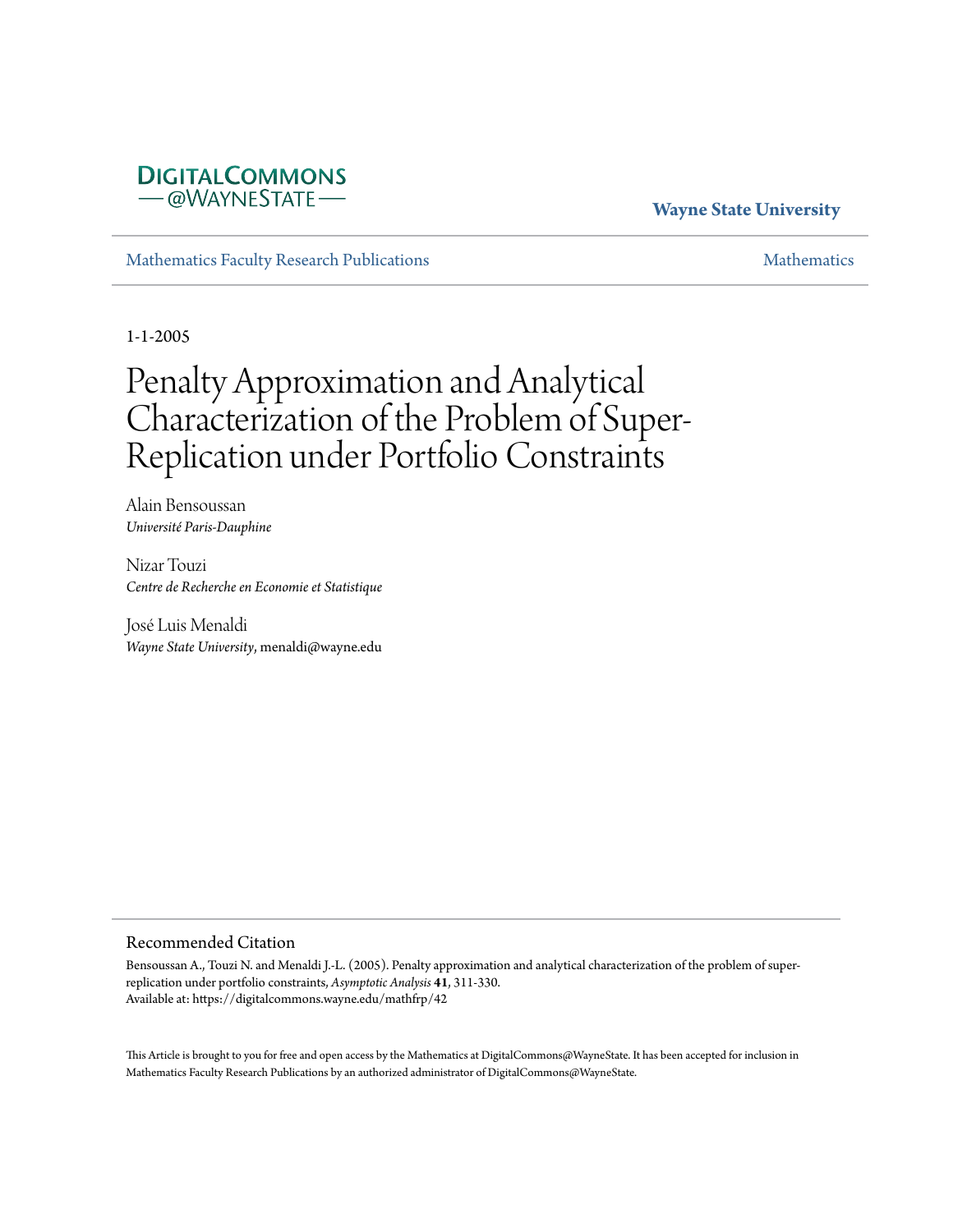# Penalty approximation and analytical characterization of the problem of super-replication under portfolio constraints *<sup>∗</sup>*

#### May 25, 2005

ALAIN BENSOUSSAN. CEREMADE, Université Paris IX, 75775 Paris, Cedex 16, France (alain.bensoussan@wanadoo.fr)

Nizar Touzi. Centre de Recherche en Economie et Statistique and CEREMADE, 15 Bd Gabriel Péri 92245 Malakoff Cedex, France (touzi@ensae.fr)

JOSÉ LUIS MENALDI. Department of Mathematics, Wayne State University, Detroit, Michigan 48202, USA (jlm@math.wayne.edu)

#### **Abstract**

In this paper, we consider the problem of super-replication under portfolio constraints in a Markov framework. More specifically, we assume that the portfolio is restricted to lie in a convex subset, and we show that the super-replication value is the smallest function which lies above the Black-Scholes price function and which is stable for the so-called face lifting operator. A natural approach to this problem is the penalty approximation, which not only provides a constructive smooth approximation, but also a way to proceed analytically .

**Keywords and phrases:** hedging under portfolio constraints, penalization, viscosity solutions.

**AMS (MOS) Subject Classification.** Primary: 93E20 and Secondary: 35K60.

*<sup>∗</sup>***Asymptotic Analysis 41 (2005), No. 3-4, pp. 311-330**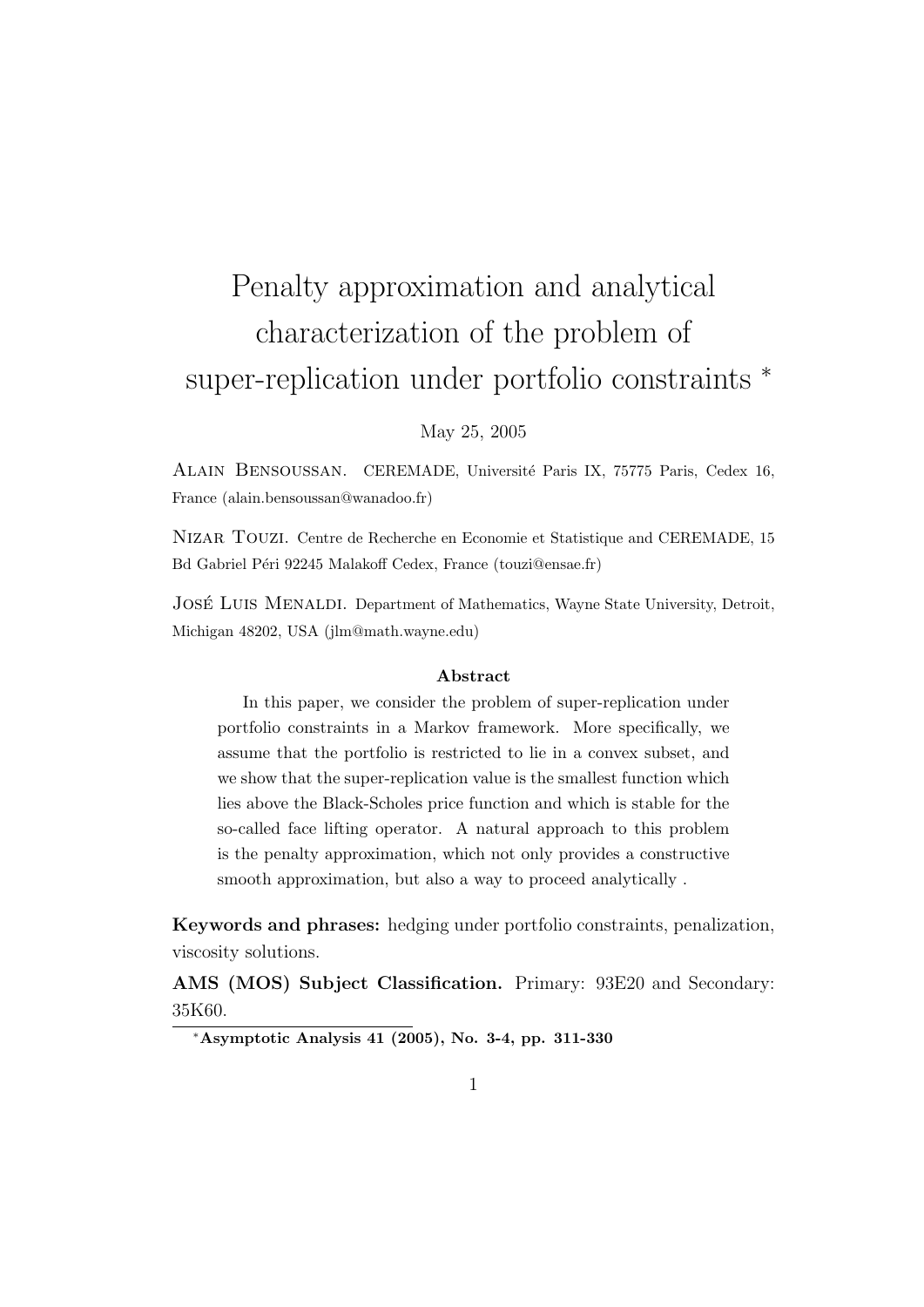## **1 Introduction**

The problem of super-replication under portfolio constraints has attracted a lot of interest. A precise formulation of this problem is provided in Section [2.](#page-3-0) Let us just observe that it consists in a non-standard stochastic control problem, with value defined as the minimal initial capital which requires to hedge some given contingent claim without risk.

The classical approach in the mathematical finance literature was to convert this problem into a standard stochastic control formulation by duality. This leads to many interesting developments in the field of stochastic processes, see e.g. Karatzas and Shreve [\[7](#page-28-0)] for an overview. However, this involves very technical probabilistic arguments, that we intend to avoid in the present work.

In a Markov framework, this problem can be approached by the classical dynamic programming technique. However, because of the constraints, we cannot expect to have a smooth solution of the the associated Bellman equation. In the previous literature, this problem is solved using the viscosity theory either on the dual formulation, or on the initial formulation by means of an original dynamic programming principle, see [[9](#page-29-0)].

On the other hand, a natural approach to this problem is the penalty approximation, which not only provides a constructive smooth approximation, but also a way to proceed analytically. More specifically, we assume that the portfolio is restricted to lie in a convex subset, and we show that the super-replication value can be characterized in several ways, as the limit of the penalty approximations which are smooth, as the viscosity solution of the Bellman equation,and also as the smallest function which lies above the Black-Scholes price function and which is stable for the face lifting operator introduced in Broadie et al. [\[4](#page-28-0)]. An important feature of our analysis is that it does not require to pass by the dual formulation.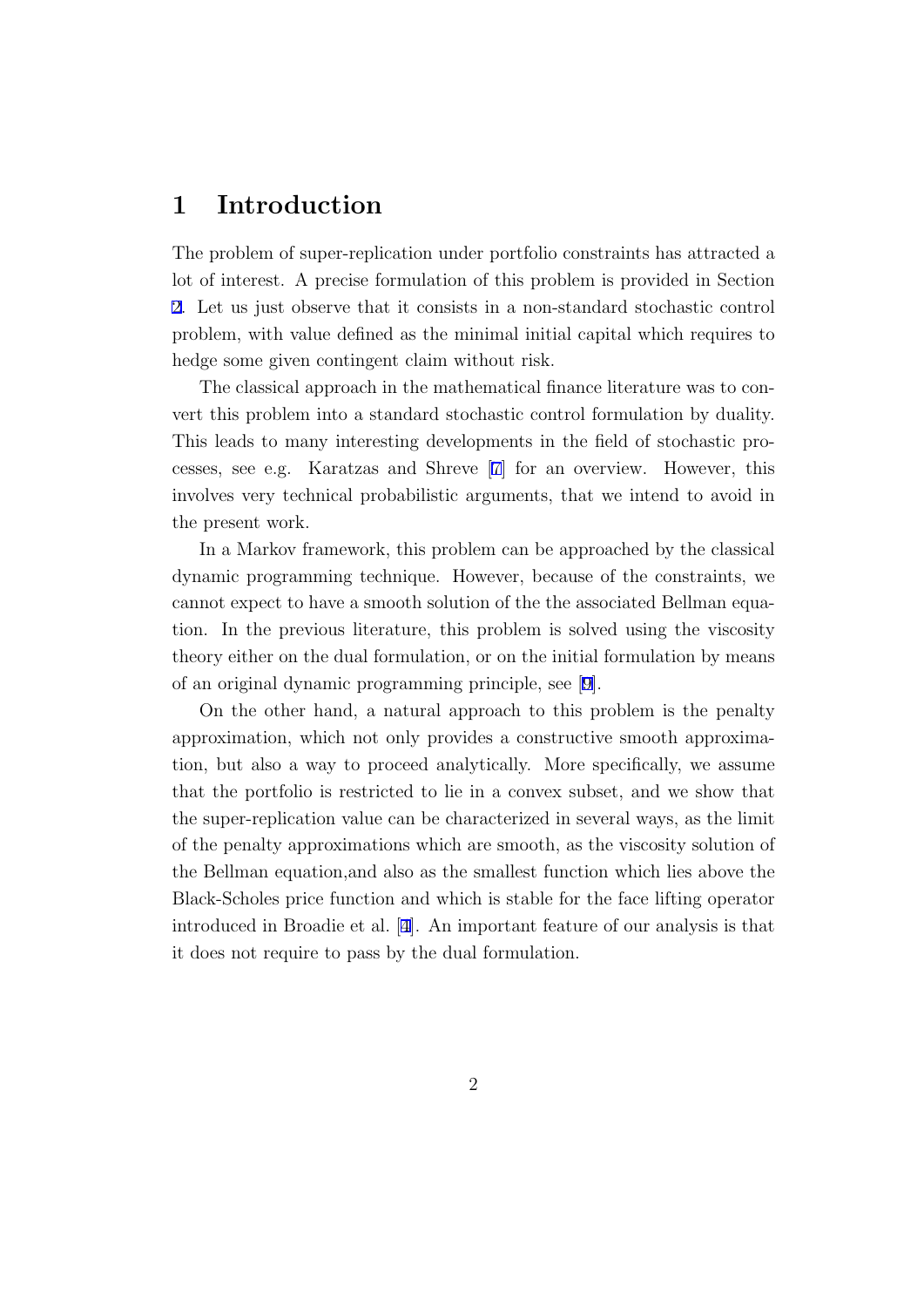## <span id="page-3-0"></span>**2 Problem formulation**

#### **2.1 The financial market**

Let  $T > 0$  be a finite time horizon, and consider a complete probability space  $(\Omega, \mathcal{F}, \overline{P})$  equipped with a standard Brownian motion  $\overline{B} = \{(\overline{B}_t^1, \ldots, \overline{B}_t^d),\}$  $0 \le t \le T$ } valued in  $\mathbb{R}^d$ , and generating the ( $\overline{P}$ -augmented) filtration  $\mathbb{F}$ . We denote by  $\ell$  the Lebesgue measure on  $[0, T]$ .

The financial market consists of a non-risky asset *S* <sup>0</sup> normalized to unity, i.e.  $S^0 \equiv 1$ , and *d* risky assets with price process  $S = (S^1, \ldots, S^d)$  whose dynamics is defined by the stochastic differential equation:

$$
S_0^i = s^i , \quad dS_t^i = S_t^i \left[ \mu^i(S_t) dt + \sum_{j=1}^d \sigma^{ij}(S_t) d\bar{B}_t^j \right] . \tag{2.1}
$$

The functions  $\mu : \mathbb{R}_+^d \longrightarrow \mathbb{R}^d$ , and  $\sigma : \mathbb{R}_+^d \longrightarrow \mathcal{S}_{\mathbb{R}}(d)$  satisfy the Lipschitz condition:

$$
|\text{diag}[s]\mu(s) - \text{diag}[s']\mu(s')| + |\text{diag}[s]\sigma(s) - \text{diag}[s']\sigma(s')| \leq K|s - s'|.
$$

Under this condition, it is well-known that the SDE  $(2.1)$  has a unique strong solution. Moreover the coefficients  $\mu$  and  $\sigma$  are bounded.

$$
\sup_{s\in(0,\infty)^d} |\mu(s)| + |\sigma(s)| \ < \ \infty \, .
$$

*Remark* 2.1*.* The normalization of the non-risky asset to unity is, as usual, obtained by discounting, i.e., taking the non-risky asset as a *numéraire*.  $\Box$ 

The matrix valued function  $\sigma$  is the *volatility* of the risky assets prices. We shall assume throughout this paper that the matrix  $\sigma(s)$  is invertible for every  $s \in (0, \infty)^d$ . We then set

$$
\bar{\lambda}(s) \ := \ \sigma(s)^{-1} \mu(s), \quad \forall s \in (0,\infty)^d \,,
$$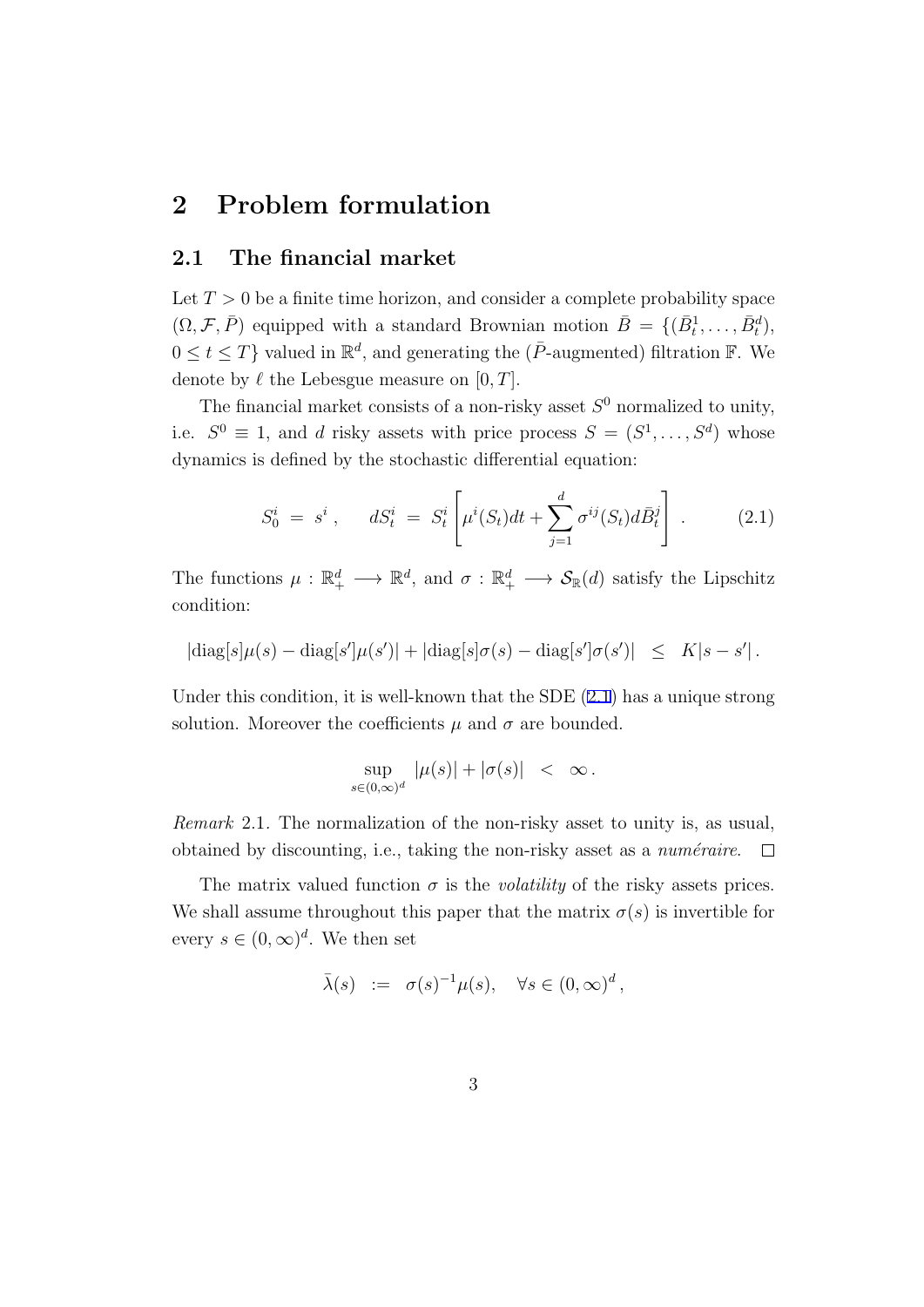and we define the exponential local martingale

$$
\bar{Z}_t := \mathcal{E}\left(-\int_0^t \bar{\lambda}(S_r) \cdot dW_r\right)
$$
  
 :=  $\exp\left(-\int_0^t \bar{\lambda}(S_r) \cdot dW_r - \frac{1}{2} \int_0^t |\bar{\lambda}(S_r)|^2 dr\right).$ 

Next, we assume that  $\sigma^{-1}$  is bounded or more general, that the function  $\bar{\lambda}$ is such that

$$
E\left[\bar{Z}_T\right] = 1, \tag{2.2}
$$

i.e.,  $\bar{Z}$  is a martingale. Thus, if we denote by  $P$  the probability measure equivalent to  $\bar{P}$  induced by  $\bar{Z}$ 

$$
P(A) := \bar{E} \left[ \bar{Z}_t \mathbf{1}_A \right] \quad \forall A \in \mathcal{F}_t , \quad 0 \le t \le T ,
$$

where  $\bar{E}$  is the expectation operator under  $\bar{P}$ , then (by Girsanov Theorem), the process

$$
B_t \ := \ \bar{B}_t + \int_0^t \bar{\lambda}(S_t) dt \ , \quad 0 \leq t \leq T \ ,
$$

is a standard Brownian motion under  $P$ , and the SDE  $(2.1)$  $(2.1)$  can be re-written in terms of *B*

$$
S_0^i = s^i , \quad dS_t^i = S_t^i \sum_{j=1}^d \sigma^{ij}(S_t) dB_t^j , \qquad (2.3)
$$

for every  $i = 1, \ldots, d$ , in the filtered probability space  $(\Omega, P, \mathbb{F})$ .

## **2.2 Portfolio and wealth process**

Let  $W_t$  denote the wealth at time  $t$  of some investor on the financial market. We assume that the investor allocates continuously his wealth between the non-risky asset and the risky assets. We shall denote by  $\pi_t^i$  the proportion of wealth invested in the *i*-th risky asset. This means that

 $\pi_t^i W_t$ is the amount invested at time *t* in the *i*-th risky asset,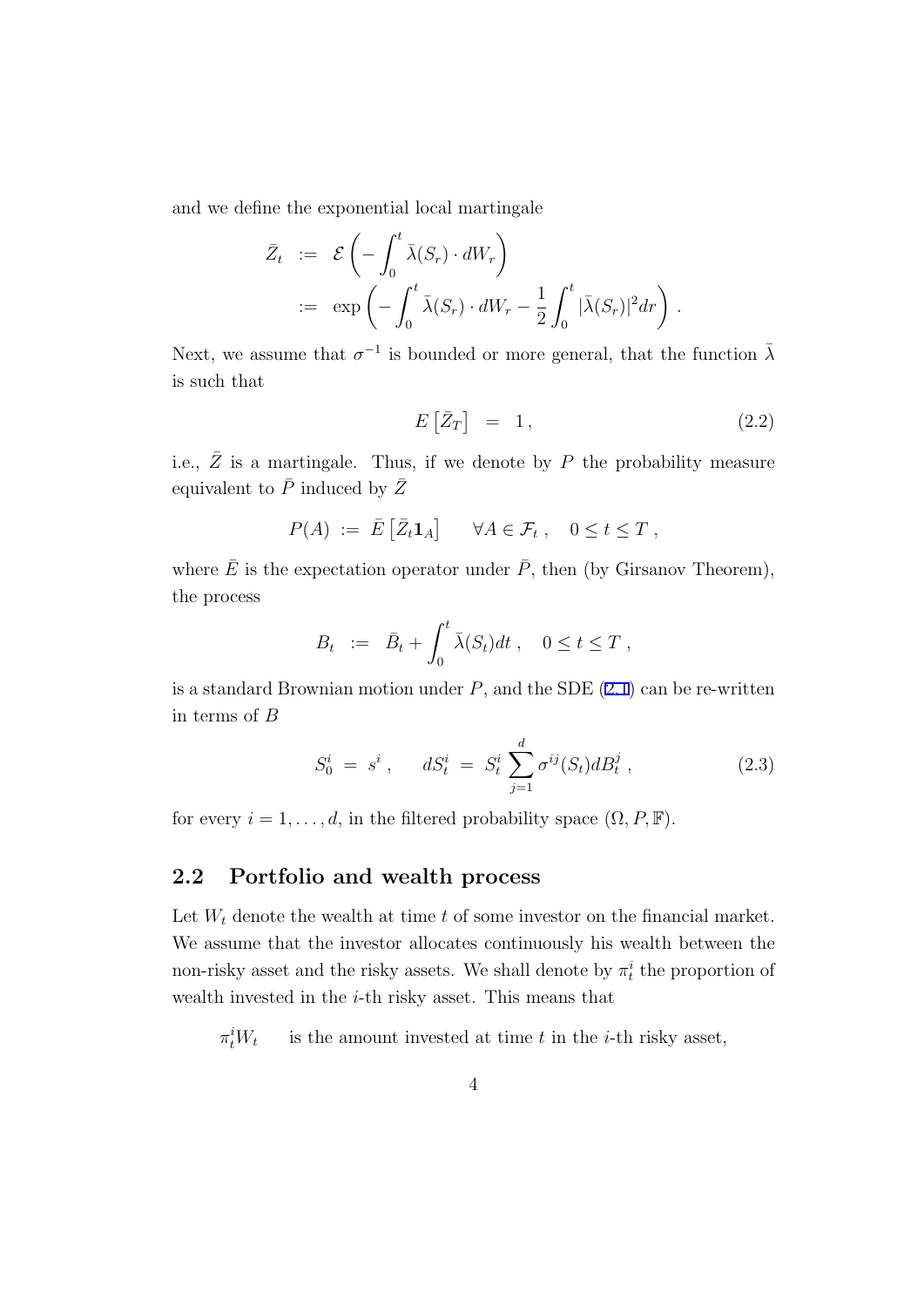<span id="page-5-0"></span>The remaining proportion of wealth  $1 - \sum_{i=1}^{d} \pi_t^i$  is invested in the non-risky asset.

An  $\mathbb{R}^d$ -valued process  $\pi$  is called an investment strategy if it is F-adapted and satisfies the integrability condition

$$
\int_0^T |\sigma(S_t)' \pi_t|^2 dt < \infty \quad P\text{-a.s.}
$$

where primes denote transposition. We denote by  $A$  the set of all investment strategies. Note that if  $c(t, s)$  is a  $\mathbb{R}^d$ -valued Borel measurable function  $c(t, s)$ satisfying  $|c(t, s)| \leq C(1 + |s|)$  for every *s*, then a feedback form  $\pi_t = c(t, S_t)$ is an investment strategy.

Under the so-called *self-financing condition* (i.e., the variation of the wealth process is only affected by the variation of the price process), every investment strategy  $\pi$  induces the following dynamics for the wealth process:

$$
dW_t = W_t \pi_t \cdot \sigma(S_t) dB_t . \qquad (2.4)
$$

Observe that the above equation has a well-defined solution for every pair  $(w, \pi)$  of initial capital and investment strategy :

$$
W_t^{w,\pi} := w \mathcal{E}\left(\int_0^t \pi_r \cdot \sigma(S_r) dB_r\right), \quad 0 \le t \le T.
$$

Note that  $W^{w,\pi}$  is a super-martingale and a non-negative local martingale under *P*, for every  $(w, \pi)$  in  $\mathbb{R}_+ \times \mathcal{A}$ .

## **2.3 The hedging problem**

Let *K* be a closed convex subset of  $\mathbb{R}^d$  containing the origin, and define the set of constrained strategies :

$$
\mathcal{A}_K := \{ \pi \in \mathcal{A} : \pi \in K, \ell \otimes P\text{-a.s.} \} .
$$

The set *K* represents some constraints on the investment strategies.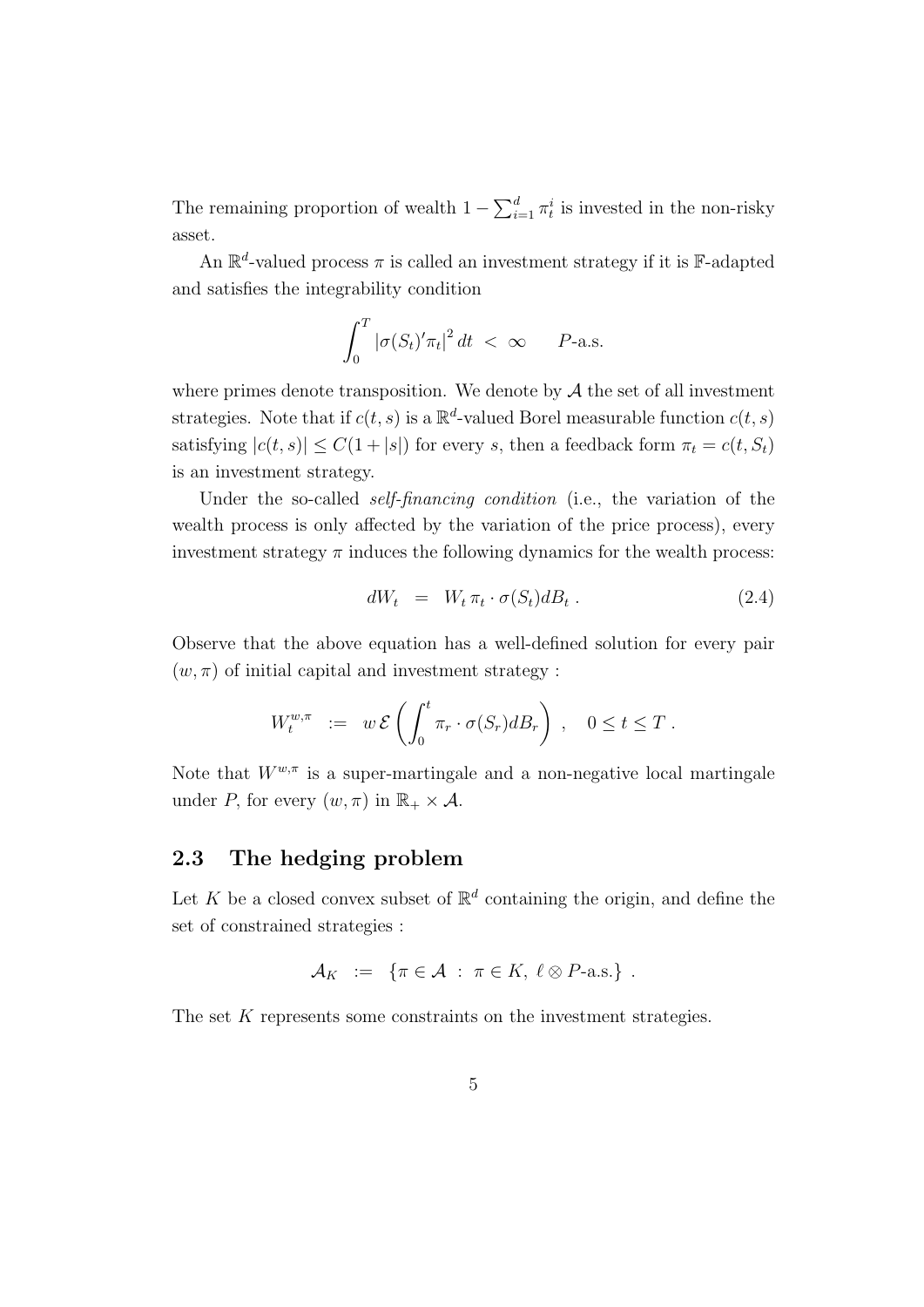<span id="page-6-0"></span>*Example* 2.2 (Incomplete market). Take  $K = \{x \in \mathbb{R}^d : x^i = 0\}$ , for some integer  $1 \leq i \leq d$ , means that trading on the *i*-th risky asset is forbidden.  $\Box$ *Example* 2.3 (No short-selling constraint). Take  $K = \{x \in \mathbb{R}^d : x^i \ge 0\}$ , for some integer  $1 \leq i \leq d$ , means that the financial market does not allow to sell short the *i*-th asset.  $\Box$ *Example* 2.4 (No borrowing constraint). Take  $K = \{x \in \mathbb{R}^d : x^1 + \ldots + x^d \leq$ 

1*}* means that the financial market does not allow to sell short the non-risky asset or, in other words, borrowing from the bank is not available.  $\Box$ 

In order to simplify the analysis, we shall assume that

$$
K \qquad \text{has non-empty interior.} \tag{2.5}
$$

*Remark* 2.5*.* Condition (2.5) excludes important cases as the incomplete market of Example [2.2](#page-5-0). In this particular example, it can be shown that the value function  $V(t, s)$  does not depend the  $s^i$ -variable, and the problem is treated following the analysis of this paper in the financial market with risky assets  $S^j$ ,  $j \neq i$ . The extension of this methodology to a general closed convex set *K* with empty interior can be found in [\[9](#page-29-0)].  $\Box$ 

We next introduce a function  $g : [0, \infty) \longrightarrow \mathbb{R}$ , and we assume that

$$
g \quad \text{is non-negative, Lipschitz-continuous}, \tag{2.6}
$$

and

$$
g(s) \le b(s) := C (1 + s^{\gamma}) = C \left( 1 + \prod_{i \le d} (s^i)^{\gamma^i} \right), \tag{2.7}
$$

for some constants  $C > 0$  and  $\gamma$  in K. The random variable

$$
G \ := \ g(S_T)
$$

is a European contingent claim. The primary goal of this paper is to study the following stochastic control problem

$$
V(0, S_0) := \inf \{ w \in \mathbb{R} : W_T^{w, \pi} \ge G, \ P\text{-a.s. for some } \pi \in \mathcal{A}_K \}, (2.8)
$$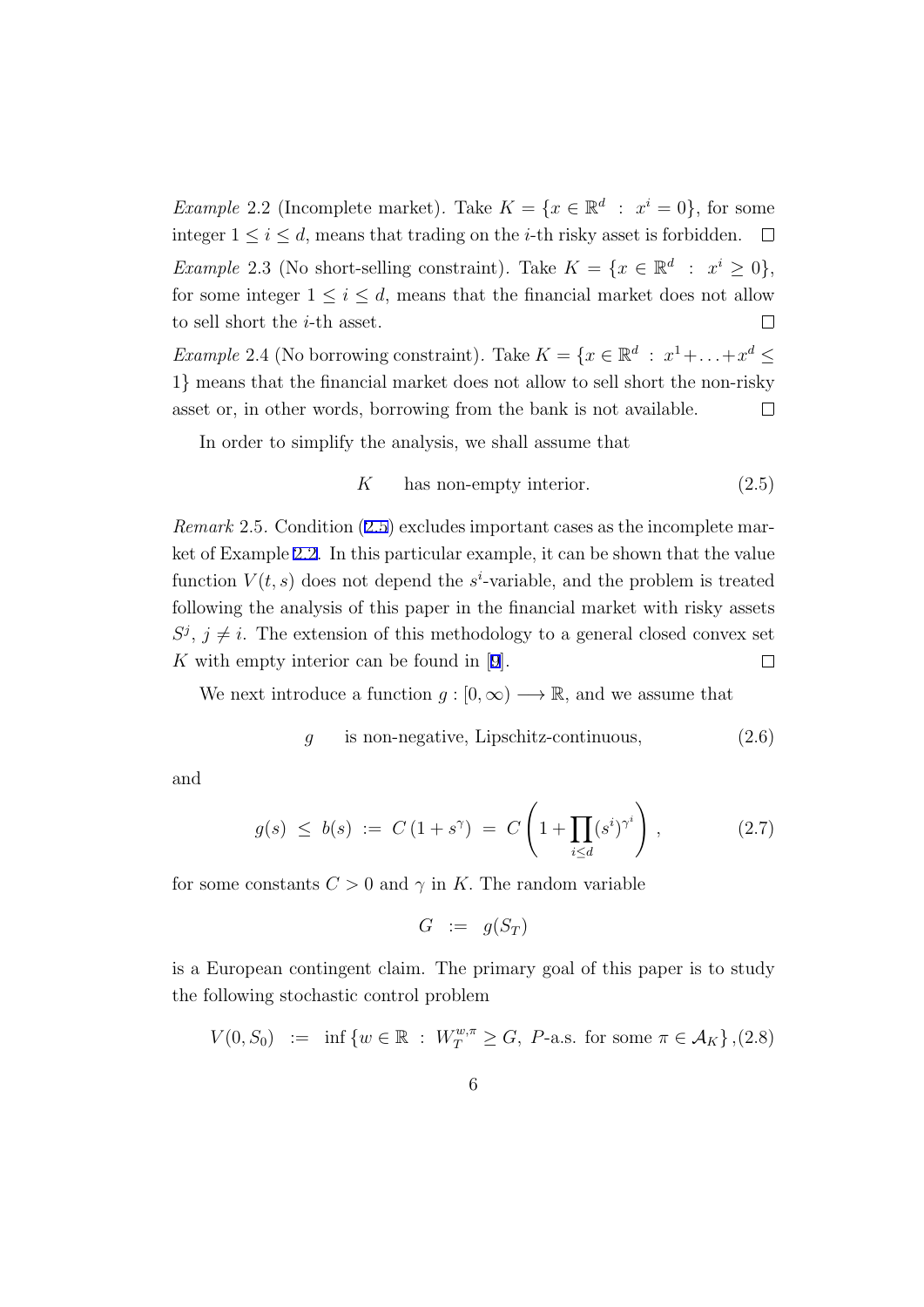i.e., the minimal initial capital which allows the seller of the contingent claim *G* to face, without risk, the payment *G* at time *T*, by means of some clever investment strategy on the financial market.

As usual, we shall denote by  $V(t, s)$  the dynamic version of the problem [\(2.8](#page-6-0)) which consists in the above super-replication problem started at the time origin *t* with initial data  $S_t = s$ .

## **3 The main results**

Our main purpose is to obtain an analytical characterization of the value function of the super-replication problem ([2.8\)](#page-6-0).

We first provide a characterization of *V* by means of the associated Hamilton-Jacobi-Bellman equation. Denoting by  $V^0$  the value of V in the unconstrained case, we next show that *V* is the smallest function majorizing  $V^0$  and stable for some suitable non-linear operator.

Throughout this paper, we shall make use of the support function of the *K,* i.e.,

$$
\delta(y) := \sup_{x \in K} x \cdot y \quad \text{for all} \quad y \in \mathbb{R}^d,
$$

and we denote by

$$
\tilde{K} \ := \ \{ y \in \mathbb{R}^n \ : \ \delta(y) < \infty \}
$$

its effective domain, which is a closed convex cone containing the origin. Note that  $\delta : \mathbb{R}^d \to [0, \infty]$  is a lower semicontinuous and convex function, because 0 belongs to *K*, the function  $\delta$  is positively homogeneous,  $\delta(0) = 0$ , and

$$
x \in K \iff \delta(y) - x \cdot y \ge 0, \quad \forall y \in \tilde{K}, \ |y| = 1,
$$

and the restriction  $|\psi| = 1$  may be removed in view of the homogeneity of  $\delta$ .

Moreover, we need to define the following *hat* operator, as introduced by Broadie et al. [\[4](#page-28-0)]. For any function  $h : \mathbb{R}_+ \longrightarrow \mathbb{R}$ , we define the function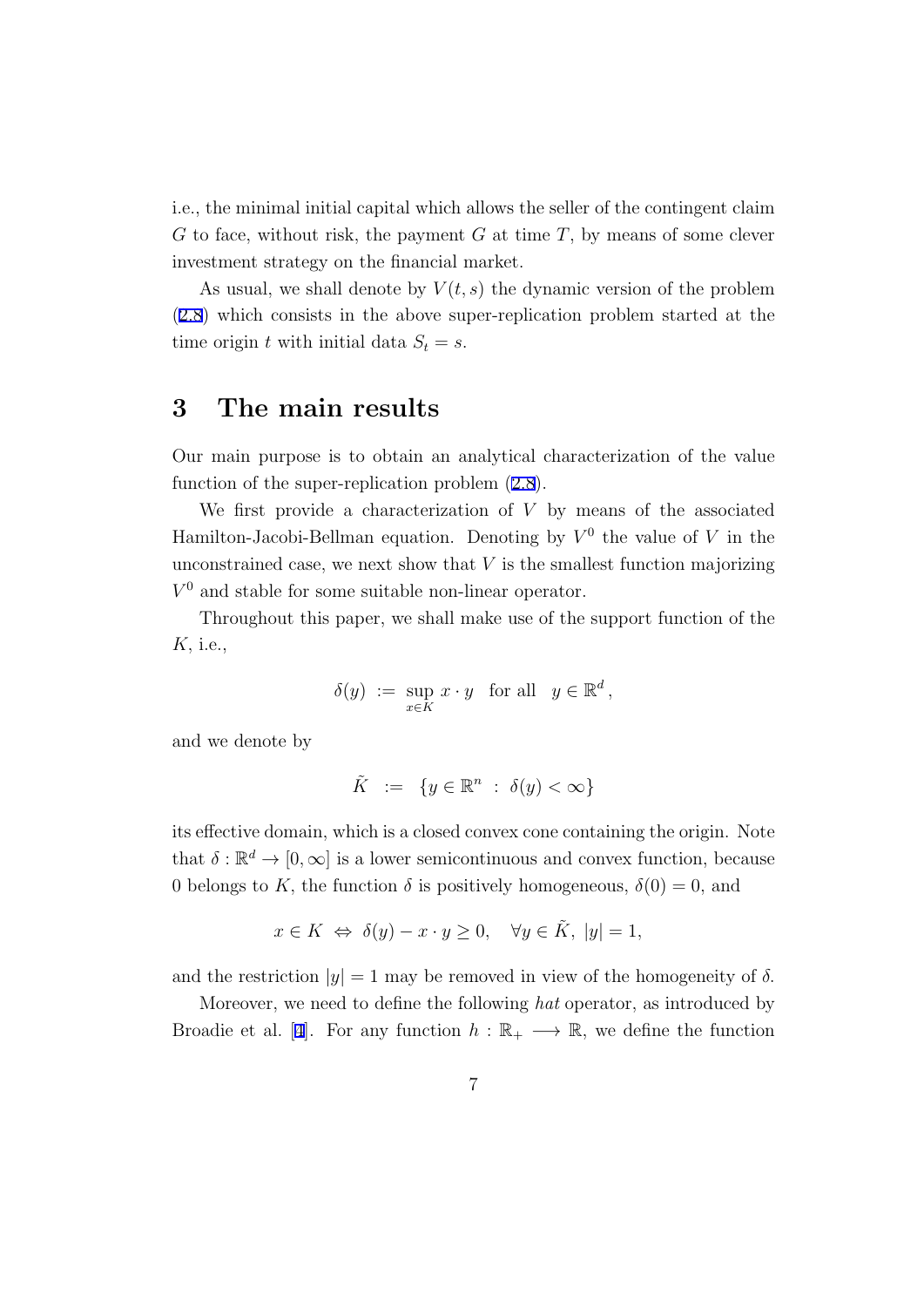<span id="page-8-0"></span> $\hat{h}: \mathbb{R}_+ \longrightarrow \mathbb{R} \cup \{+\infty\}$  by

$$
\hat{h}(s) := \sup_{y \in \tilde{K}} h\left(se^y\right)e^{-\delta(y)} \quad \forall s \in (0, \infty)^d,
$$
\n(3.1)

with  $se^y = (s_1e^{y_1}, \ldots, s_de^{y_d})$ . Note that always  $\hat{h} \geq h$ , and if *h* is differentiable at *s* and satisfies  $\hat{h}(s) = h(s) > 0$  then  $\delta(y)h(s) - y \cdot \text{diag}[s]Dh(s) \geq 0$  for every *y* in  $\tilde{K}$ , or equivalently,  $\text{diag}[s] Dh(s)/h(s)$  belongs to *K*.

#### **3.1 The Hamilton-Jacobi-Bellman equation**

Consider the non-linear parabolic PDE:

$$
\begin{cases}\n\min \{-\mathcal{L}v(t,s), H\left(v(t,s), \text{diag}[s]Dv(t,s)\right)\} = 0, \\
\text{for every } (t,s) \in [0,T) \times (0,\infty)^d,\n\end{cases} \tag{3.2}
$$

where

$$
\mathcal{L}v \ := \ \frac{\partial v}{\partial t}(t,s) + \frac{1}{2} \text{Tr} \left[ \text{diag}[s] \sigma(t,s) \sigma(t,s)' \text{diag}[s] D^2 v(t,s) \right] \,,
$$

and

$$
H(r,p) \ := \ \inf \Big\{ \delta(y)r-y\cdot p \ : \ y\in \tilde{K} \ \text{ and } \ |y|=1 \Big\} \ ,
$$

where  $\sigma(t,s)'$  is the transposed matrix of  $\sigma(t,s)$ . In term of the so-called log-variables  $x = \ln s$  the HJB equation (3.2) becomes

$$
\begin{cases}\n\min \left\{ -\tilde{\mathcal{L}}\tilde{v}(t,x), H(\tilde{v}(t,x), D\tilde{v}(t,x)) \right\} = 0, \\
\text{for every } (t,x) \in [0,T) \times \mathbb{R}^d,\n\end{cases}
$$
\n(3.3)

with  $\tilde{v}(t, x) := v(t, s), \, \tilde{\sigma}(t, x) := \sigma(t, s),$ 

$$
\tilde{\mathcal{L}}\tilde{v}(t,x) := \frac{\partial \tilde{v}}{\partial t}(t,x) - \frac{1}{2} \text{Tr} \left[ \tilde{\sigma}(t,x) \tilde{\sigma}(t,x)' \text{diag}[D\tilde{v}(t,x)] \right] + \n+ \frac{1}{2} \text{Tr} \left[ \tilde{\sigma}(t,x) \tilde{\sigma}(t,x)' D^2 \tilde{v}(t,x) \right],
$$

and  $x^i = \ln s^i$ , for  $i = 1, \ldots, d$ . Note that (3.3) is non degenerate in  $\mathbb{R}^d$ , but the terminal data would have an exponential growth in *x.*

The importance of this operator *H* is highlighted by the following result.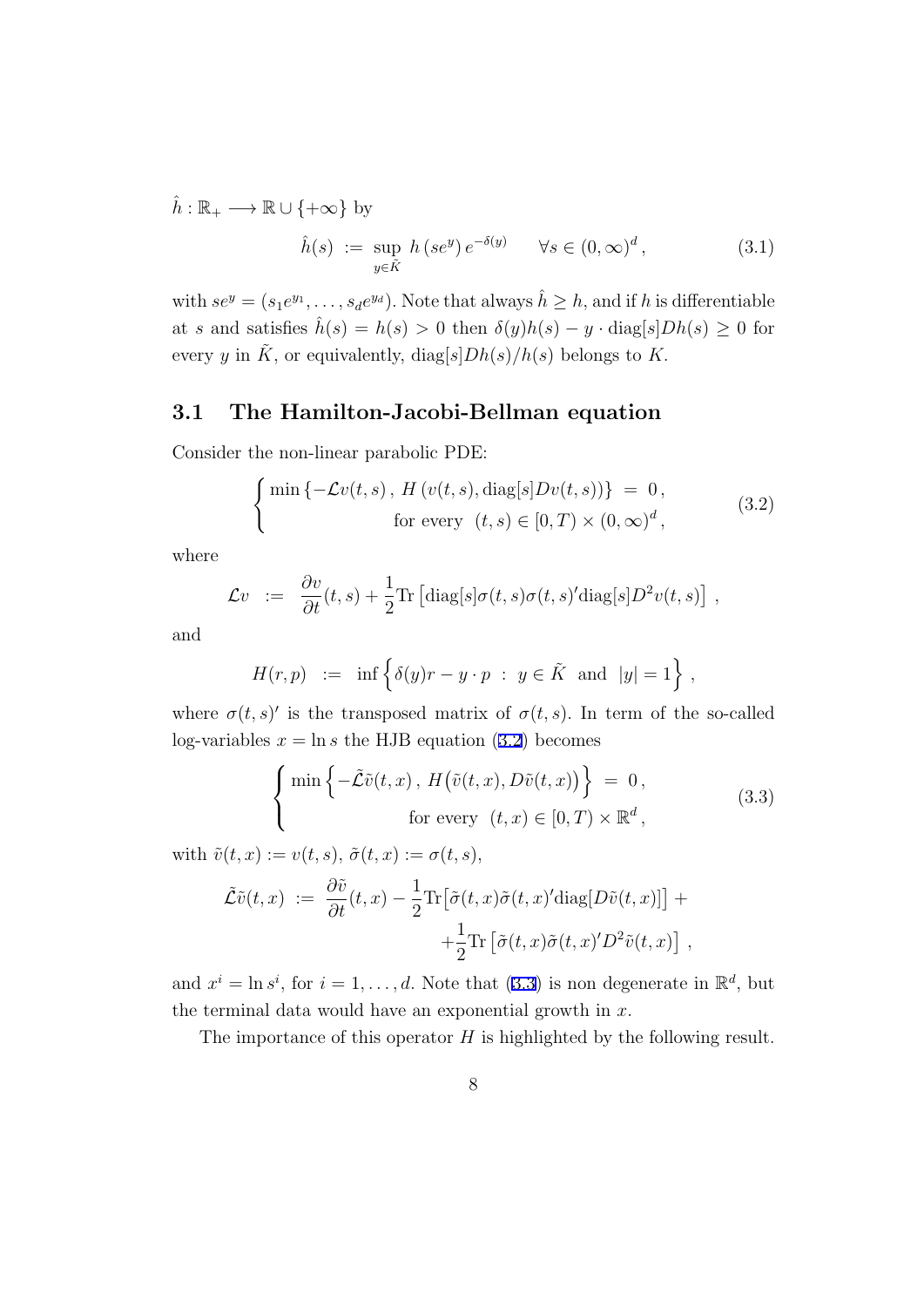<span id="page-9-0"></span>**Lemma 3.1.** *Let v be a smooth function.* (i) If  $v > 0$  and  $H(v(t, s), \text{diag}[s]Dv(t, s)) \geq 0$ , then  $\hat{v} = v$ . (ii) *If*  $−\mathcal{L}v ≥ 0$  *and*  $v(T,.) ≥ g$ , *then*  $v ≥ V$ .

*Proof.* In the view of the discussion following the definition of the hat operator  $(3.1)$  $(3.1)$ , we only have to show item (ii). By Itô's formula, we have

$$
v(\tau, S_{\tau}^{t,s}) = v(t,s) + \int_{t}^{\tau} \mathcal{L}v(r, S_{r}^{t,s}) + \int_{t}^{\tau} (\text{diag}[s]Dv \cdot \sigma)(r, S_{r}^{t,s})dB_{r}
$$
  

$$
\leq v(t,s) + \int_{t}^{\tau} (\text{diag}[s]Dv \cdot \sigma)(r, S_{r}^{t,s})dB_{r} = W_{\tau}^{t,w,\pi},
$$

where

$$
\pi_r := (\text{diag}[s]v^{-1}Dv) (r, S_r^{t,s}) \text{ and } w := v(t, s).
$$

Since *v* is positive, this shows that  $\pi \in \mathcal{A}$ . Moreover, it follows from the fact that  $\hat{v} = v$  that  $\pi$  is valued in *K*. Hence,  $\pi \in \mathcal{A}_K$ . For  $\tau = T$ , the above inequality shows that

$$
g(S_T^{t,s}) \le v(T, S_T^{t,s}) \le W_T^{t,w,\pi},
$$

and therefore  $v(t, s) \geq V(t, s)$  by definition of the value function *V*.  $\Box$ 

We next derive a smooth approximation of *V* by considering the nonlinear parabolic PDE

$$
-\mathcal{L}v(t,s)-\frac{1}{\varepsilon}H^-(v(t,s),\mathrm{diag}[s]Dv(t,s))=0,
$$
\n(3.4)

where  $H^{-} := \max\{0, -H\}.$ 

**Theorem 3.2.** *Let condition* ([2.7\)](#page-6-0) *hold. Then, for every parameter*  $\varepsilon$ 0, there is a unique classic solution  $U^{\varepsilon}$  to the equation (3.4) satisfying the *boundary condition*

$$
U^{\varepsilon}(T,s) = g(s), \qquad (3.5)
$$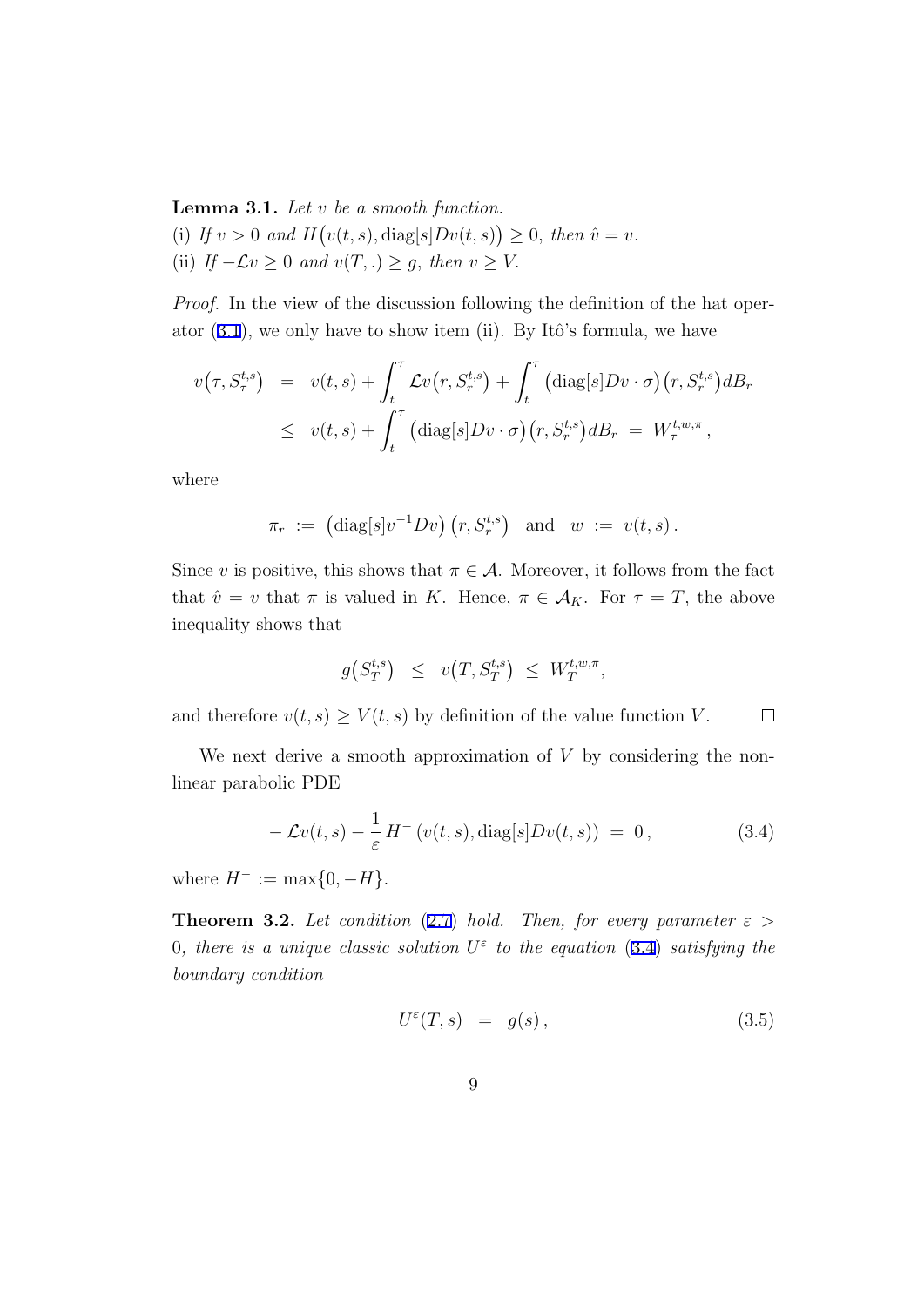<span id="page-10-0"></span>*together with the growth condition*

$$
\sup_{(t,s)\in[0,T]\times\mathbb{R}^d_+} \frac{U^{\varepsilon}(t,s)}{1+s^{\gamma}} < \infty. \tag{3.6}
$$

*Moreover*  $U^{\varepsilon} \leq V$  *for every*  $\varepsilon > 0$ *, and the family*  $(U^{\varepsilon})_{\varepsilon}$  *is a non-decreasing in ε.*  $\Box$ 

The proof of this result is given in Section [4.1.](#page-16-0) In view of the monotonicity of the family  $(U^{\varepsilon})$ , we introduce the function

$$
U(t,s) := \lim_{\varepsilon \searrow 0} U^{\varepsilon}(t,s) = \sup_{\varepsilon > 0} U^{\varepsilon}(t,s), \quad \forall (t,s) \in [0,T) \times (0,\infty)^d,
$$

which is finite whenever  $V$  is finite. In the next statement, we use

$$
V^*(t,s)\ :=\ \limsup_{(t',s')\to (t,s)}\ V(t,s)\quad \text{and}\quad \underline{U}(t,s)\ :=\ \liminf_{(\varepsilon,t',s')\to (0,t,s)}\ U^\varepsilon(t',s')\,.
$$

Observe that  $V^*$  and  $\underline{U}$  are finite whenever  $V$  is locally bounded.

**Theorem 3.3.** *Assume that V is locally bounded. Then:* (i)  $V^*$  *is a viscosity sub-solution of* ([3.2\)](#page-8-0), and  $V^*(T, s) \leq \hat{g}(s)$ .

(ii)  $\underline{U}$  *is a viscosity super-solution of* [\(3.2](#page-8-0))*, and*  $\underline{U}(T, s) \ge \hat{g}(s)$ *.* 

The proof of this result is delayed until Sections [4.2](#page-18-0) and [5](#page-20-0).

*Remark* 3.4*.* For later use, we observe that

$$
\underline{U}(t,s) \leq U_*(t,s) := \liminf_{(t',s') \to (t,s)} U(t',s') .
$$

To see this, let  $(\varepsilon_n, t_n, s_n)_n$  be a sequence such that  $\varepsilon_n \to 0$ ,  $(t_n, s_n) \to (t, s)$ , and  $U(t_n, s_n) \to U_*(t, s)$ . Then

$$
\underline{U}(t,s) = \liminf_{\substack{(\varepsilon,t',s') \to (0,t,s) \\ s \to \infty}} U^{\varepsilon}(t',s') \le \liminf_{n \to \infty} U^{\varepsilon}(t_n,s_n) \le
$$
  

$$
\le \liminf_{n \to \infty} U(t_n,s_n) = U_*(t,s),
$$

where we used the fact that  $U^{\varepsilon} \leq U$ .

 $\Box$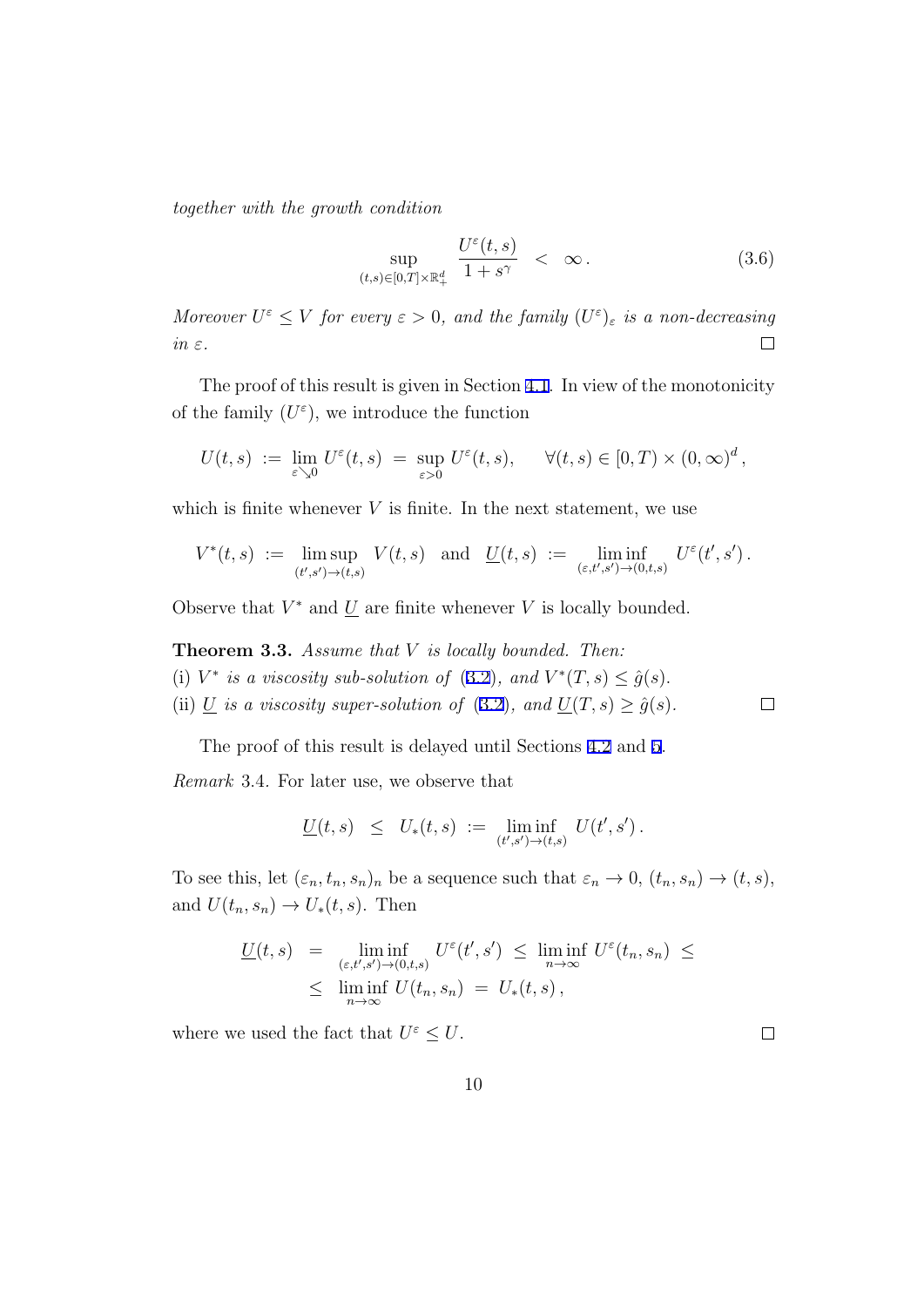#### <span id="page-11-0"></span>**3.2 The case of a constant volatility matrix**

We isolate the case of a constant volatility matrix as the corresponding value function can be characterized easier and under weaker assumption than in the general case, see Corollary [3.7.](#page-12-0) This case was studied in Broadie et al. [\[4](#page-28-0)] and [[2\]](#page-28-0). We obtain here their results as a consequence of Theorem [3.3](#page-10-0) (ii).

**Theorem 3.5.** Let  $\sigma$  be a constant matrix, and assume that the payoff func*tion g satisfies condition* ([2.7\)](#page-6-0)*. Then*  $V(t,s) = E[\hat{g}(S_T^{t,s})]$  $\binom{t,s}{T}$ .

*Proof.* From Theorem [3.3](#page-10-0) (ii), we deduce that  $-\mathcal{L}\underline{U} \geq 0$  and  $\underline{U}(T,\cdot) \geq \hat{g}$ . Observe that the function  $w(t,s) := E[\hat{g}(S_T^{t,s})]$  $\binom{t,s}{T}$  is a solution of the above (linear) PDE, i.e.  $-\mathcal{L}w = 0$  and  $w(T, \cdot) = \hat{g}$ . Then, it follows from ([2.7\)](#page-6-0) together with the maximum principle that  $\underline{U}(t,s) \geq E[\hat{g}(S_T^{t,s})]$  $_{T}^{(t,s)}$ , and therefore  $V(t,s) \geq E[\hat{g}(S_T^{t,s})]$  $T^{t,s}_{T}$ ) by Theorem [3.2](#page-9-0). The reverse inequality follows by applying Lemma [3.1](#page-8-0) to the function *w*.  $\Box$ 

#### **3.3 Uniqueness and viscosity characterization**

When the volatility matrix  $\sigma$  is not constant, the result of Theorem 3.5 does not hold. In order to characterize the value function *V* by means of the associated HJB equation, Theorem [3.3](#page-10-0) has to be complemented by a uniqueness result.

**Theorem 3.6.** *Let u (resp. v) be an upper semi-continuous (resp. lower semi-continuous) sub-solution (resp. super-solution) of the equation* ([3.2\)](#page-8-0) *on*  $[0, T) \times (0, \infty)^d$  *with*  $u(T, \cdot) \leq \hat{g} \leq v(T, \cdot)$ *, and* 

$$
\sup_{(t,s)\in[0,T]\times\mathbb{R}_+^d}\frac{|u(t,s)|+|v(t,s)|}{1+s^\beta}<\infty\quad\text{for some}\quad\beta\in\mathrm{int}\left(K\cap\mathbb{R}_+^d\right).
$$

*Assume further that either one of the following conditions*

$$
\left\{ \begin{array}{ll} u \; \leq \; v \quad on \; [0,T] \times \partial \mathbb{R}^d_+ \, , \quad \textit{or} \\[2mm] (\mathbf{H_K}) \qquad K \cap \mathrm{int}(\mathbb{R}^d_-) \; \neq \; \emptyset \, , \end{array} \right.
$$

*holds.* Then  $u \leq v$  on  $[0, T] \times \mathbb{R}^d_+$ .

 $\Box$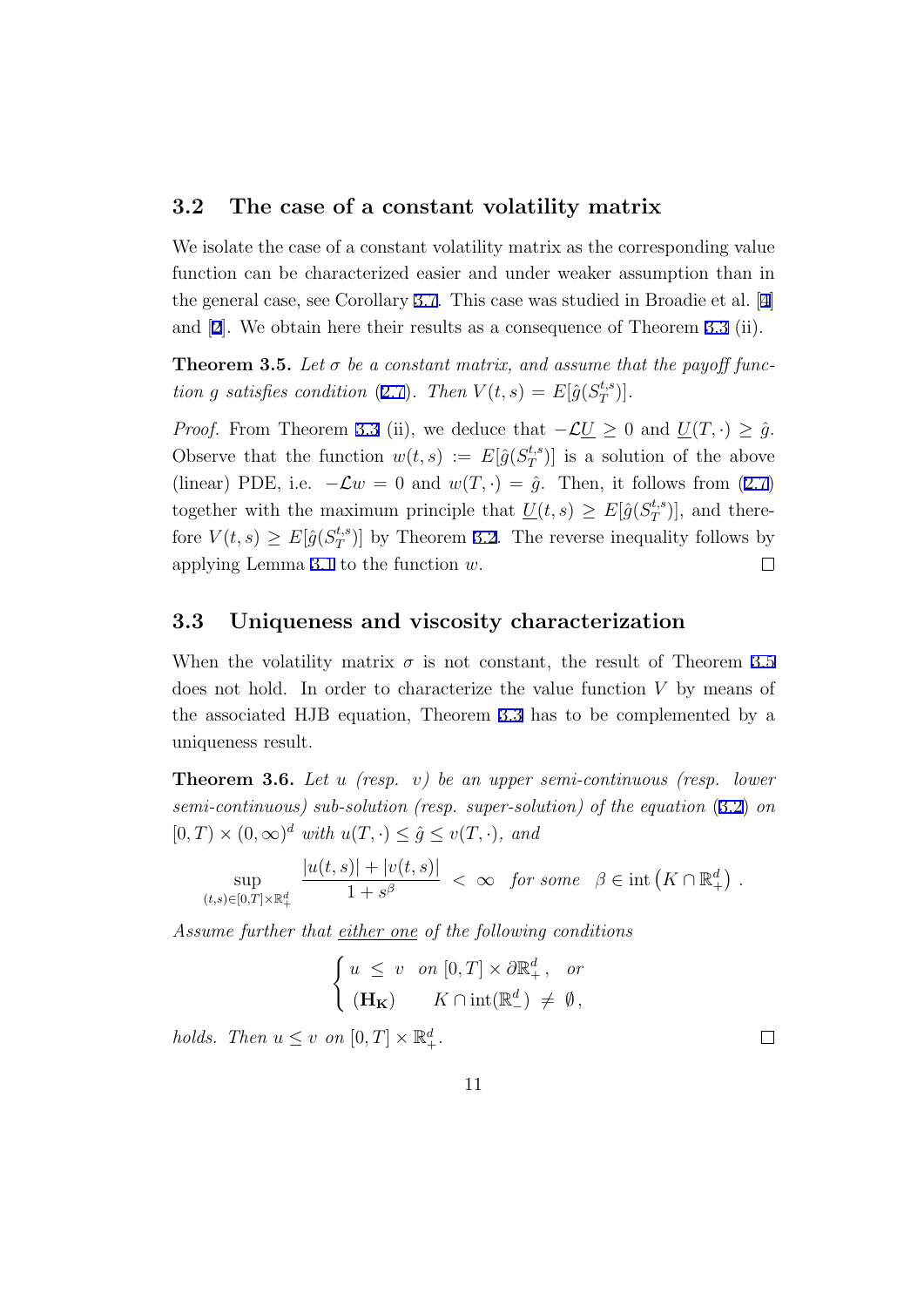<span id="page-12-0"></span>Here  $\mathbb{R}^d_+ = [0, \infty)^d$  and  $\mathbb{R}^d_- = (-\infty, 0]^d$ . The proof of this result is given in Section [6](#page-23-0). We now have all the ingredients for the characterization of the value function *V* by means of the associated HJB equation.

**Corollary 3.7.** Let  $\gamma$  be in the interior  $\text{int}(K \cap \mathbb{R}^d_+)$ . Assume further that *conditions*  $(H_K)$  *and* [\(2.7](#page-6-0)) *hold true. Then, the value function V is continuous on*  $[0, T) \times \mathbb{R}^d_+$ ,  $V = U$ , and it is the unique viscosity solution of *the equation* ([3.2\)](#page-8-0) *satisfying the boundary condition*  $\lim_{t \nearrow T} V(t,s) = \hat{g}(s)$ *together with the growth condition*  $V(t,s) \leq C(1+s^{\gamma})$ , *with a constant C*.

*Proof.* **1.-** We first check that  $V(t,s) \leq v(t,s) := e^{\tau(t-T)}b(s)$  for sufficiently large  $\tau$ . Indeed, since  $\gamma \in K$  and  $\sigma(\cdot)$  is bounded, it is immediately checked that  $\hat{v} = v$ , and  $-\mathcal{L}v \geq 0$  for large  $\tau$ . Since  $g \leq b = v(T, \cdot)$ , we deduce from Lemma [3.1](#page-8-0) that  $V \leq v$ .

**2.** By Theorem [3.3](#page-10-0), the functions  $V^*$  and  $\underline{U}$  are respectively super-solution and sub-solution of the equation [\(3.2](#page-8-0)) on  $[0, T) \times (0, \infty)^d$ , with  $V^*(T, \cdot) \leq \hat{g}$ and  $\underline{U}(T, \cdot) \geq \hat{g}$ . Moreover,  $V^*$  and  $\underline{U}$  inherit from V the growth conditions derived in the first step of this proof, recall that  $U \leq V$  by Theorem [3.2](#page-9-0). We are then in the context of Theorem [3.6,](#page-11-0) and we can conclude that *V ∗*  $≤$  *U*. Since *V*  $≥$  *U* and  $U_*$   $≥$  *U* by Remark [3.4,](#page-10-0) this provides the required result.  $\Box$ 

*Remark* 3.8. Condition  $(H_K)$  excludes some important cases as the no short selling constraint of Example [2.3](#page-6-0). It is possible to deal with such cases by analyzing the value function in the neighborhood of  $\partial \mathbb{R}^d_+$ . For instance, let  $d = 1$ , and suppose that

 $(\mathbf{H}_{g})$   $g \leq f$  for some convex function  $f$  with  $\hat{f} = f$  and  $f(0) = g(0)$ ,

and let *a* be some constant satisfying  $\sigma(s)^2 \leq a$ . Then

(i)  $V(t,s) \leq F(t,s)$ , where *F* be the unique classical solution of the linear parabolic PDE

$$
-F_t(t,s) - \frac{1}{2} a s^2 D^2 F(t,s) = 0 \text{ on } [0,T) \times (0,\infty)
$$
 (3.7)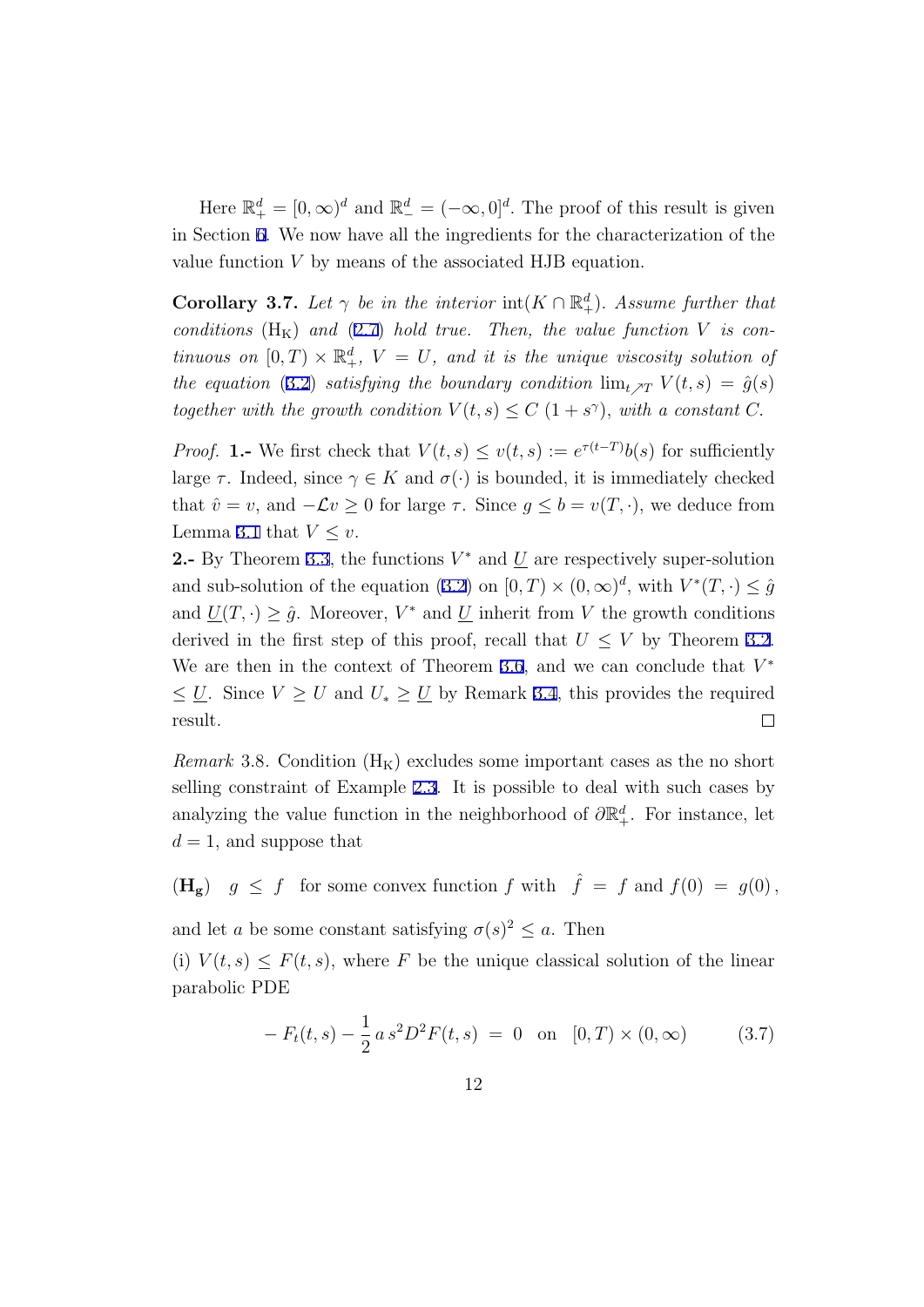<span id="page-13-0"></span>with boundary condition

$$
F(T, \cdot) = f. \tag{3.8}
$$

To see this, observe that for all  $y \in \tilde{K}$ , the function

$$
\delta(y)F(t,s) - y \cdot \text{diag}[s]DF(t,s)
$$

is a classical super-solution of ([3.7\)](#page-12-0) with non-negative terminal condition, as a consequence of the fact that  $\hat{f} = f$ . This yields  $\hat{F} = F$ . Also, it is easily checked that  $F(t,.)$  inherits the convexity of *f* for all  $t \in [0, T]$ . Then  $-LF \geq 0$ , and we conclude that  $F \geq V$  by Lemma [3.1.](#page-8-0)

(ii) In particular, this implies that  $V^*(t,0) \leq f(0) = g(0) = \hat{g}(0)$ . This is a consequence of the Feynman-Kac representation of the solution *F* of [\(3.7\)](#page-12-0)– (3.8).

(iii) It is also easy to see that  $\underline{U}(t,0) \ge g(0)$ . Indeed, since  $U_{\varepsilon}$  is a supersolution of the equation  $-\mathcal{L}U_{\varepsilon} \geq 0$  and  $U_{\varepsilon}(T,.) = g$ , it follows from the classical maximum principle that  $U_{\varepsilon}(t, s) \geq E[g(S_T^{t,s})]$ <sup>*t*,*s*</sup></sup>)<sup>]</sup>. Hence, Fatou's lemma yields the desired result.

(iv) Since  $V^*(t,0) \leq \underline{U}(t,0)$  by (ii) and (iii), the statement of Corollary [3.7](#page-12-0) holds by substituting  $(H_g)$  to  $(H_K)$ .  $\Box$ 

#### **3.4 An analytical characterization of** *V*

The value function *V* was characterized in Corollary [3.7](#page-12-0) by means of the notion of viscosity solutions. The following result provides an alternative probabilistic characterization, by working directly on the semigroup of conditional expectations associated to the process *S*. Notice that the statement of the following result does not appeal to any notion from PDE's, while the corresponding proof is based on the previous PDE-based developments.

We also observe that Condition  $(H_K)$  is required in the following statement, and that it can be weakened as in Remark [3.8](#page-12-0).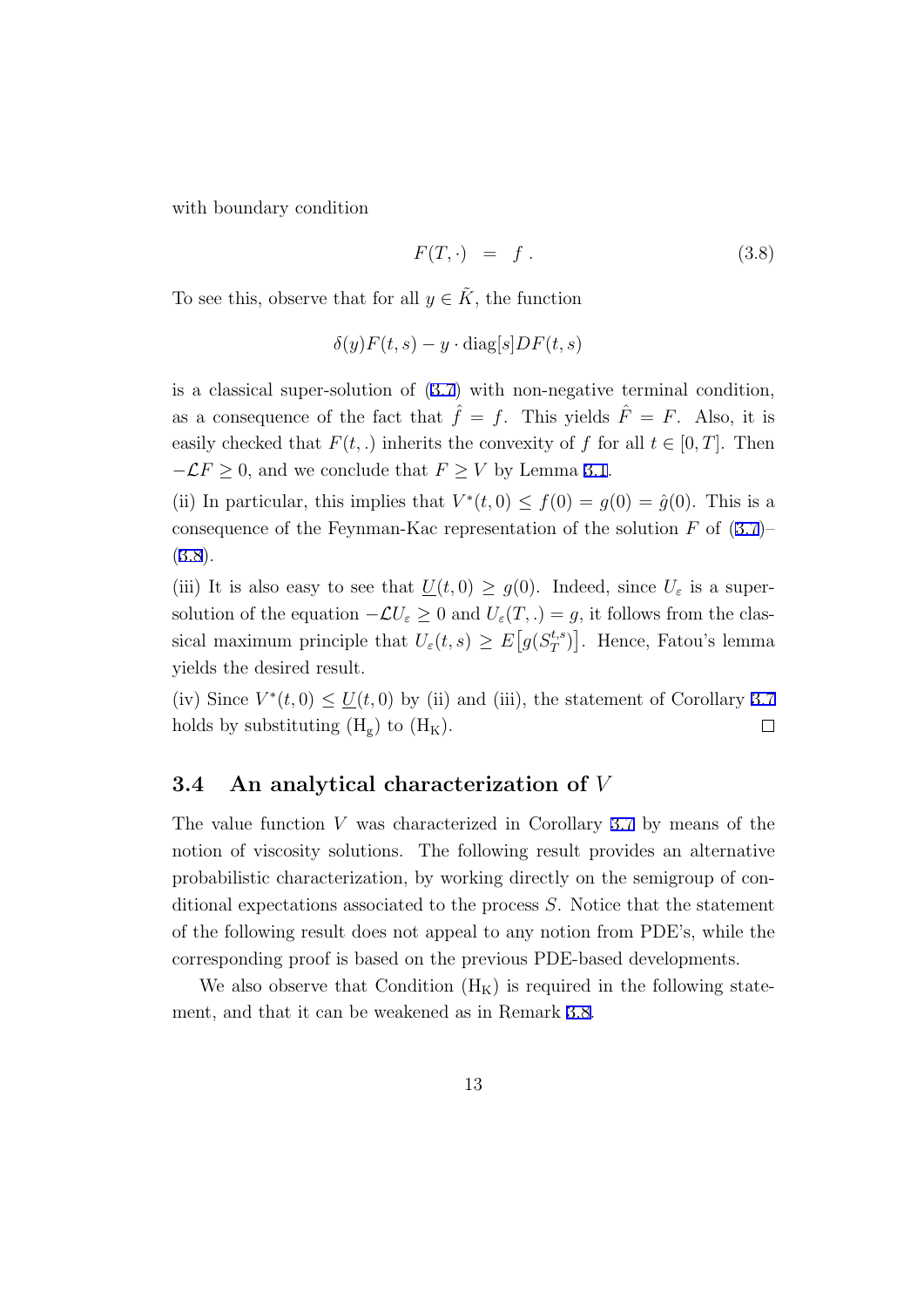**Theorem 3.9.** Let  $\gamma$  be in the interior  $\text{int}(K \cap \mathbb{R}^d_+)$ , and assume that con*ditions*  $(H_K)$  *and* [\(2.7](#page-6-0)) *hold true. Then, the function V is the smallest Borel measurable function satisfying a growth condition as* ([2.7\)](#page-6-0)*, i.e.,*

$$
\sup_{(t,s)\in[0,T]\times\mathbb{R}^d_+}\frac{|v(t,s)|}{1+s^\gamma}<\infty,
$$

*and the following properties:*

**P1**  $v(t,s) \ge E\{v(\theta, S_{\theta}^{t,s}) | S_t = s\}$  for all  $(t,s) \in [0,T) \times (0,\infty)^d$  and all *stopping time*  $\theta$  *with values in*  $[t, T]$ *,* 

 $P2$  *i*<sub>\*</sub>(*t, ·*) = *v*<sub>\*</sub>(*t, ·*) *for all t*  $\in$  [0*,T*)*,* 

**P3**  $v_*(T, \cdot) \geq g$ , where  $v_*$  is the lower semicontinuous envelop, i.e.,

$$
v_*(t,s) \ := \ \liminf_{(t',s') \to (t,s)} \ v(t,s),
$$

*for every*  $(t, s)$  *in*  $[0, T] \times (0, \infty)^d$ .

*Proof.* **1.** We first check that *V* satisfies P1-P2-P3. From Corollary [3.7](#page-12-0), *V* is continuous on  $[0, T) \times \mathbb{R}^d_+$ , and  $V(T- , \cdot) = \hat{g}$ . We then concentrate on P1 and P2.

1.1. Let  $\theta$  be a stopping time with values in  $[t, T]$ , and set

$$
\theta_n \ := \ \theta \wedge \inf \left\{ r > t \ : \ \left| \ln S^{t,s}_r - \ln s \right| > n \right\} \, .
$$

For all  $\varepsilon > 0$ , the function  $U^{\varepsilon}$  is smooth by Proposition [3.2](#page-9-0) and by means of Itô's formula we get

$$
U^{\varepsilon}(t,s) - E\left[U^{\varepsilon}(\theta_n, S_{\theta_n}^{t,s})\right] =
$$
  
\n
$$
= E\left[\int_t^{\theta_n} -\mathcal{L}U^{\varepsilon}(r, S_r^{t,s})dr - DU^{\varepsilon}(r, S_r^{t,s}) \cdot \text{diag}[S_r^{t,s}]\sigma(S_r^{t,s})dB_r\right]
$$
  
\n
$$
= E\left[\int_t^{\theta_n} -\mathcal{L}U^{\varepsilon}(r, S_r^{t,s})dr\right]
$$
  
\n
$$
\geq \frac{1}{\varepsilon}E\left[\int_t^{\theta_n} H^-\left(U^{\varepsilon}(r, S_r^{t,s}), \text{diag}[S_r]DU^{\varepsilon}(r, S_r^{t,s})\right)dr\right]
$$
  
\n
$$
\geq 0.
$$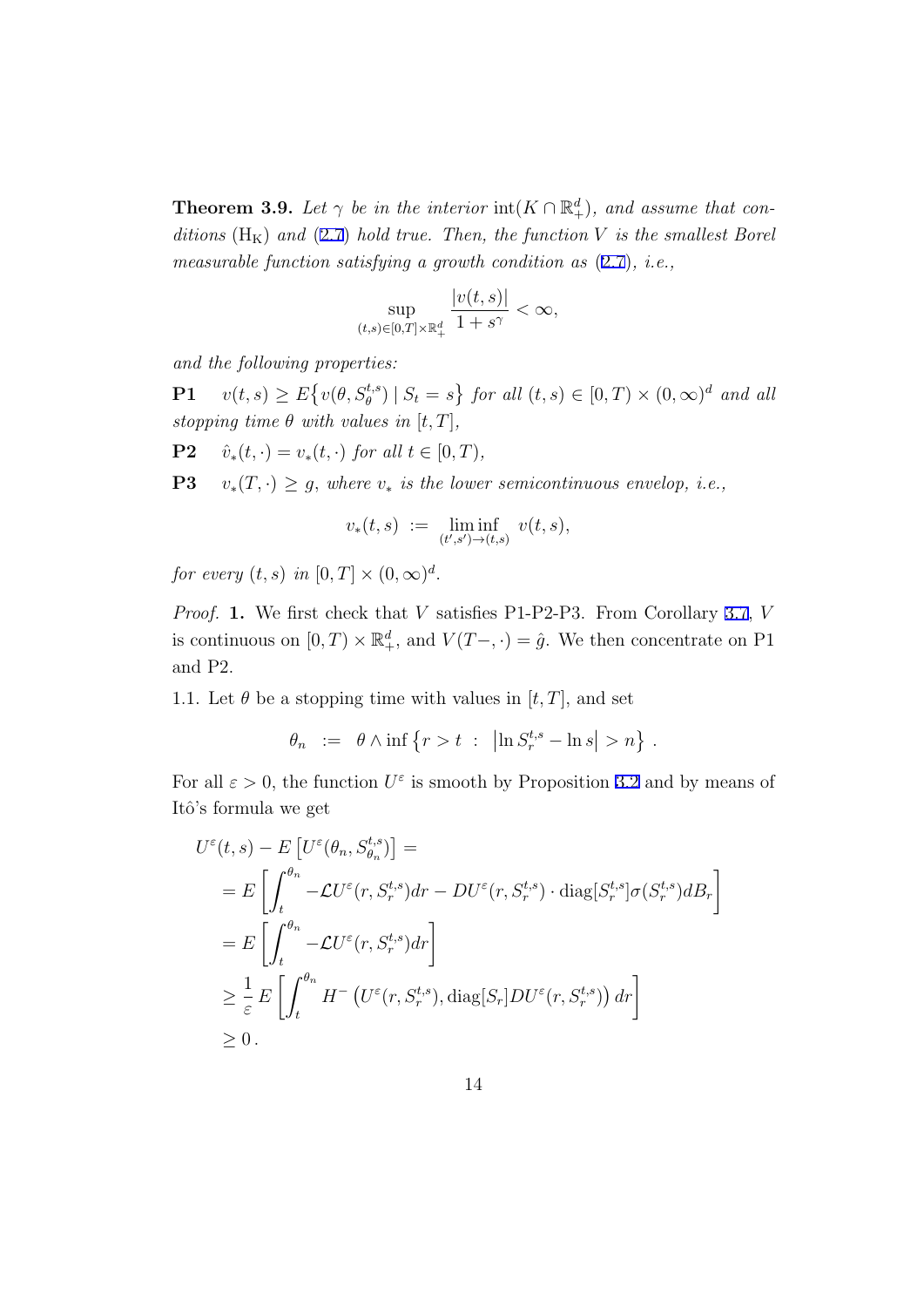Sending *n* to infinity, and using Fatou's lemma, we see that

$$
U^{\varepsilon}(t,s) \geq E\left[U^{\varepsilon}(\theta, S^{t,s}_{\theta}) \mid S_t = s\right].
$$

We finally send  $\varepsilon$  to zero. Recalling that  $U^{\varepsilon} \nearrow V$  by Corollary [3.7](#page-12-0), we deduce that *V* satisfies P1 by monotone convergence.

1.2. To see that *V* satisfies P2, we first observe that the inequality  $\hat{V} \geq V$  is always true by definition of the hat operator. We next introduce, for every fixed  $(t, s) \in [0, T] \times (0, \infty)^d$ , the family of continuous functions

$$
h^{(y)}(r) := \ln [V(t, s e^{ry})] - \delta(y)r, \text{ for } r \in \mathbb{R}^1 \text{ and } y \in \tilde{K}.
$$

Since  $H(V, \text{diag}[s] DV) \geq 0$  in the viscosity sense, it follows that  $h^{(y)}$  is a viscosity super-solution of the equation  $-Dh^{(y)} \geq 0$ . Then  $h^{(y)}$  is nonincreasing, and therefore  $h^{(y)}(0) \ge h^{(y)}(1)$ , i.e.  $\ln[V_*(t, s)] \ge \ln[V_*(t, s e^y)]$ *δ*(*y*) for all *y*  $∈$   $K̃$ . This provides

$$
V(t,s) \ge V(t, s e^y) e^{-\delta(y)}, \quad \forall y \in \tilde{K},
$$

and therefore  $V(t, \cdot) \geq \hat{V}(t, \cdot)$ .

2. Now let  $v : [0, T] \times (0, \infty)^d \longrightarrow \mathbb{R}$  be function satisfying P1-P2-P3 together with the growth condition  $(2.7)$  $(2.7)$ . From P1, we deduce by classical techniques that  $v_*$  is a viscosity super-solution of  $-\mathcal{L}v_* \geq 0$ . From P2, we immediately show that  $v_*$  is a viscosity super-solution of  $H(v_*(s), diag[s]Dv_*(s)) \geq 0$ . Together with P3, we then have that  $v_*$  is a viscosity super-solution of  $(3.2)$  $(3.2)$ with  $v_*(T,.) \geq \hat{g}$  and, under  $(H_g), v_*(t,0) \geq g(0)$ . Since *v* satisfies the growth condition [\(2.7](#page-6-0)), we deduce from the comparison result of Theorem [3.6](#page-11-0) that *v*<sup>*∗*</sup>  $\geq$  *V*. Since *v*  $\geq$  *v*<sub>*\**</sub> by definition, this proves that *v*  $\geq$  *V*.  $\Box$ 

## **4 The viscosity super-solution property**

This section is devoted to the proof of the super-solution property of the function *U* which was defined as the *relaxed semi-limit* of the family  $(U_{\varepsilon})_{\varepsilon}$ .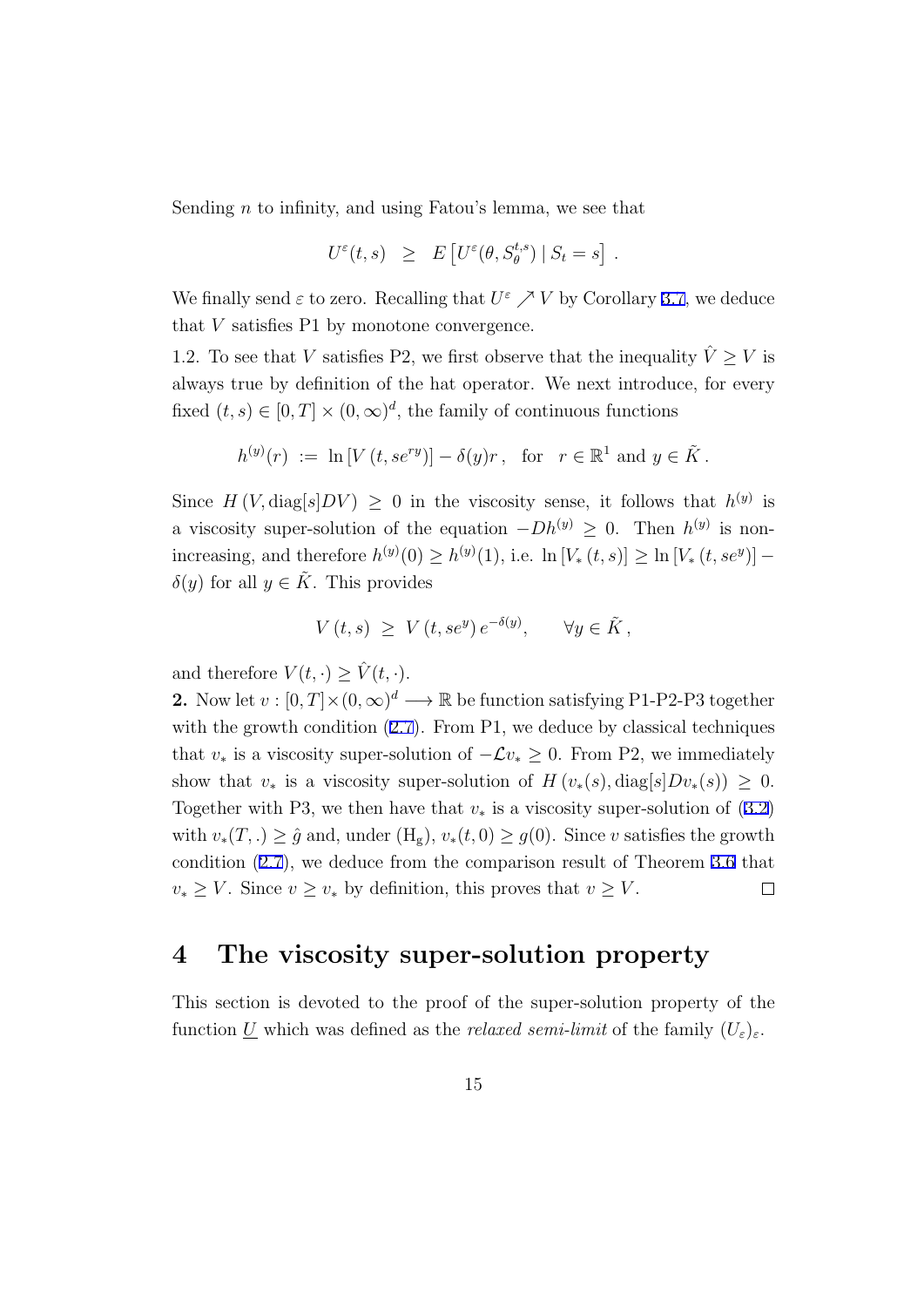## <span id="page-16-0"></span> $4.1$  Properties of the approximating family  $(U^{\varepsilon})_{\varepsilon}$

The proof of Theorem [3.2](#page-9-0) is split in the following lemmas.

**Lemma 4.1.** *The PDE* [\(3.4](#page-9-0)) *has a unique classical solution*  $U^{\varepsilon}$  *satisfying the terminal condition* [\(3.5](#page-9-0)) *and the growth Condition* [\(3.6](#page-10-0))*. Moreover*  $(U^{\varepsilon})_{\varepsilon}$ *is non-increasing in*  $\varepsilon$ *.* 

*Proof.* By passing to the log-variables, as in  $(3.3)$  $(3.3)$ , the equation  $(3.4)$  $(3.4)$  is reduced to a uniformly parabolic PDE with bounded coefficients, but with exponentially growth terminal conditions. Then, existence and uniqueness of a classical solution  $U^{\varepsilon}$  to the equation [\(3.4](#page-9-0)) satisfying the terminal condition  $U^{\varepsilon}(T, s) = g(s)$  together with the required growth condition (with constant depending on  $\varepsilon$ ) follows from classical results on uniformly parabolic equations, see Friedman [[3\]](#page-28-0), also [[2\]](#page-28-0), for details.

The monotonicity of the family  $(U^{\varepsilon})_{\varepsilon}$  is a direct consequence of the maximum principle. Next, recall that the vector  $\gamma$  defining the bound *b* in ([2.7\)](#page-6-0) is in *K*. Then for a sufficiently large parameter  $\tau > 0$ , the function

$$
f(t,s) := e^{-\tau(t-T)}b(s)
$$

is a classical super-solution of the PDE  $(3.4)-(3.5)$  $(3.4)-(3.5)$  $(3.4)-(3.5)$  $(3.4)-(3.5)$  for any  $\varepsilon > 0$ , and the growth condition [\(3.6](#page-10-0)) follows from the classical maximum principle.  $\Box$ 

**Lemma 4.2.** *For every*  $\varepsilon > 0$ *, we have*  $U^{\varepsilon} \leq V$ *.* 

*Proof.* We shall concentrate on the case  $t < T$ , as the inequality holds obviously for  $t = T$ .

**1.** In order to prove this claim, we need to introduce some notations. Let  $\hat{y}(t,s)$  be such that

$$
\delta(\hat{y}(t,s)) U^{\varepsilon}(t,s) - \hat{y}(t,s) \cdot \text{diag}[s]DU^{\varepsilon}(t,s) =
$$
  
= 
$$
H^{\varepsilon}(U^{\varepsilon}(t,s), \text{diag}[s]DU^{\varepsilon}(t,s)),
$$

where

$$
H^{\varepsilon}(r,p) := \min \left\{ \delta(y)r - y \cdot p \; : \; y \in \tilde{K} \text{ and } |y| \leq \varepsilon^{-1} \right\}.
$$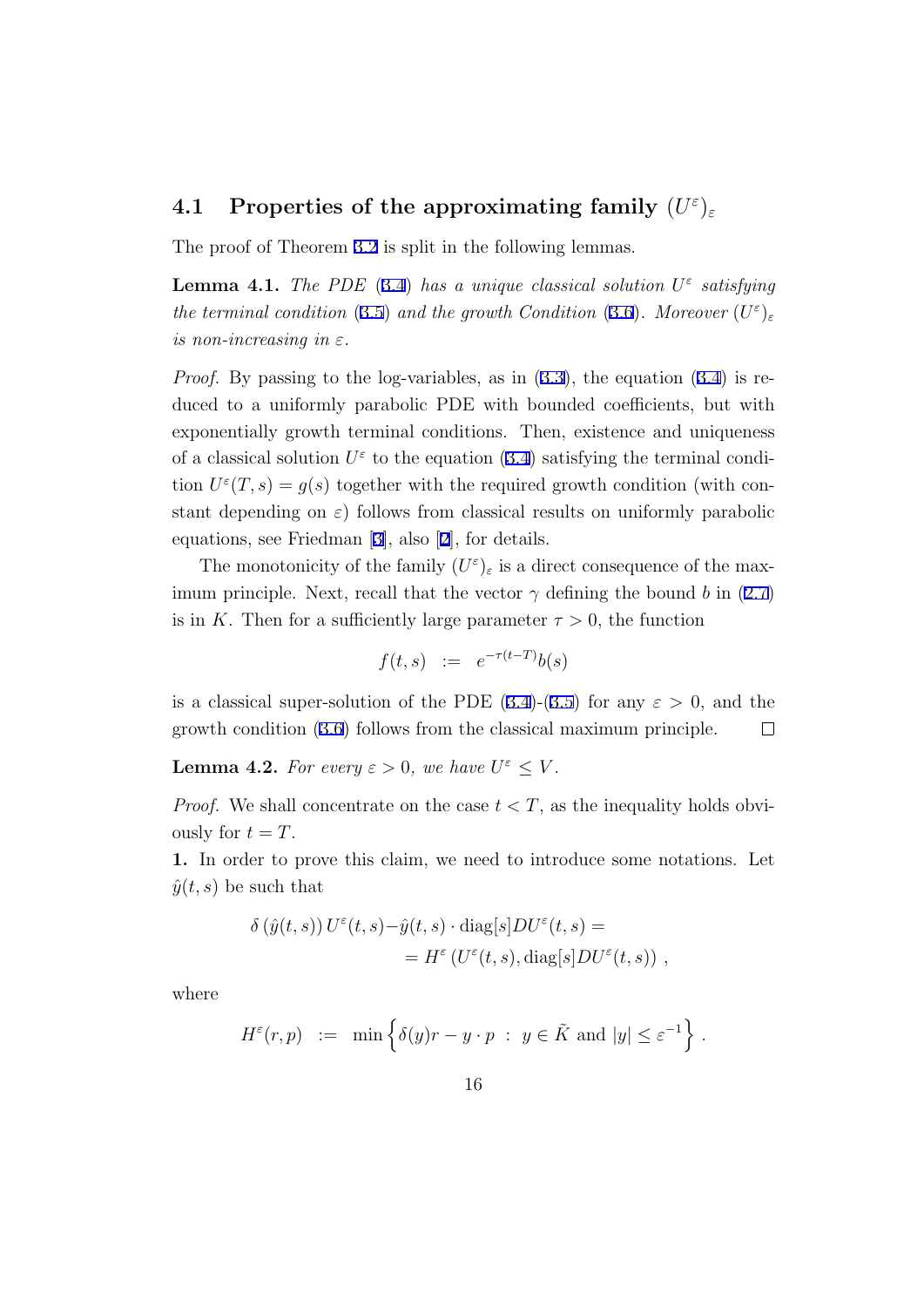<span id="page-17-0"></span>Since  $\tilde{K}$  is a cone and  $\delta$  is positively homogeneous, it is easily checked that

$$
H^{\varepsilon}(r,p) = -\frac{1}{\varepsilon}H^-(r,p) \tag{4.1}
$$

One can clearly choose the function  $\hat{y}$  to be measurable so that the process

$$
\nu_t := \hat{y}(t, S_t), \quad t \leq T,
$$

is an F-adapted process. We next define the probability measure  $P^{\nu}$  equivalent to *P* by its Radon-Nikodym density

$$
\left. \frac{dP^{\nu}}{dP} \right|_{\mathcal{F}_T} = \exp \left( \int_0^T \nu_r \cdot dW_r - \frac{1}{2} \int_0^T |\nu_r|^2 dr \right)
$$

and the real-valued process

$$
X_t^{0,x,\pi} := x + \int_0^t \pi_r \cdot \sigma(S_r) dB_r - \frac{1}{2} \int_0^t |\pi_r \cdot \sigma(S_r)|^2 dr.
$$

Since the process  $\nu$  is valued in  $\tilde{K}$ , it follows from a direct application of Itô's formula that the process

$$
e^{-\int_0^t \delta(\nu_r) dr} X_t^{0,x,\pi} \quad \text{is a } P^{\nu}\text{-super-martingale} \tag{4.2}
$$

for every  $\pi$  in  $\mathcal{A}_K$ .

**2.** Define the sequence of stopping times

$$
\theta_n \ := \ T \wedge \inf \left\{ r > t \ : \ |\ln S_r^{t,s} - \ln s| \geq n \right\} ,
$$

and observe that  $\theta_n \nearrow T$  *P*-a.s. Since the process  $S^{t,s}$  is bounded up to the stopping time  $\theta_n$ , it follows from Itô's formula that

$$
E^{P^{\nu}}\left[e^{-\int_t^{\theta_n} \delta(\nu_r) dr} U^{\varepsilon}\left(\theta_n, S_{\theta_n}^{t,s}\right)\right] =
$$
  
= 
$$
U^{\varepsilon}(t,s) + E^{P^{\nu}}\left[\int_t^{\theta_n} e^{-\int_t^r \delta(\nu_u) du} \left(\mathcal{L}U^{\varepsilon} + \varepsilon^{-1}h^{\varepsilon}\right)(r, S_r^{t,s}) dr\right],
$$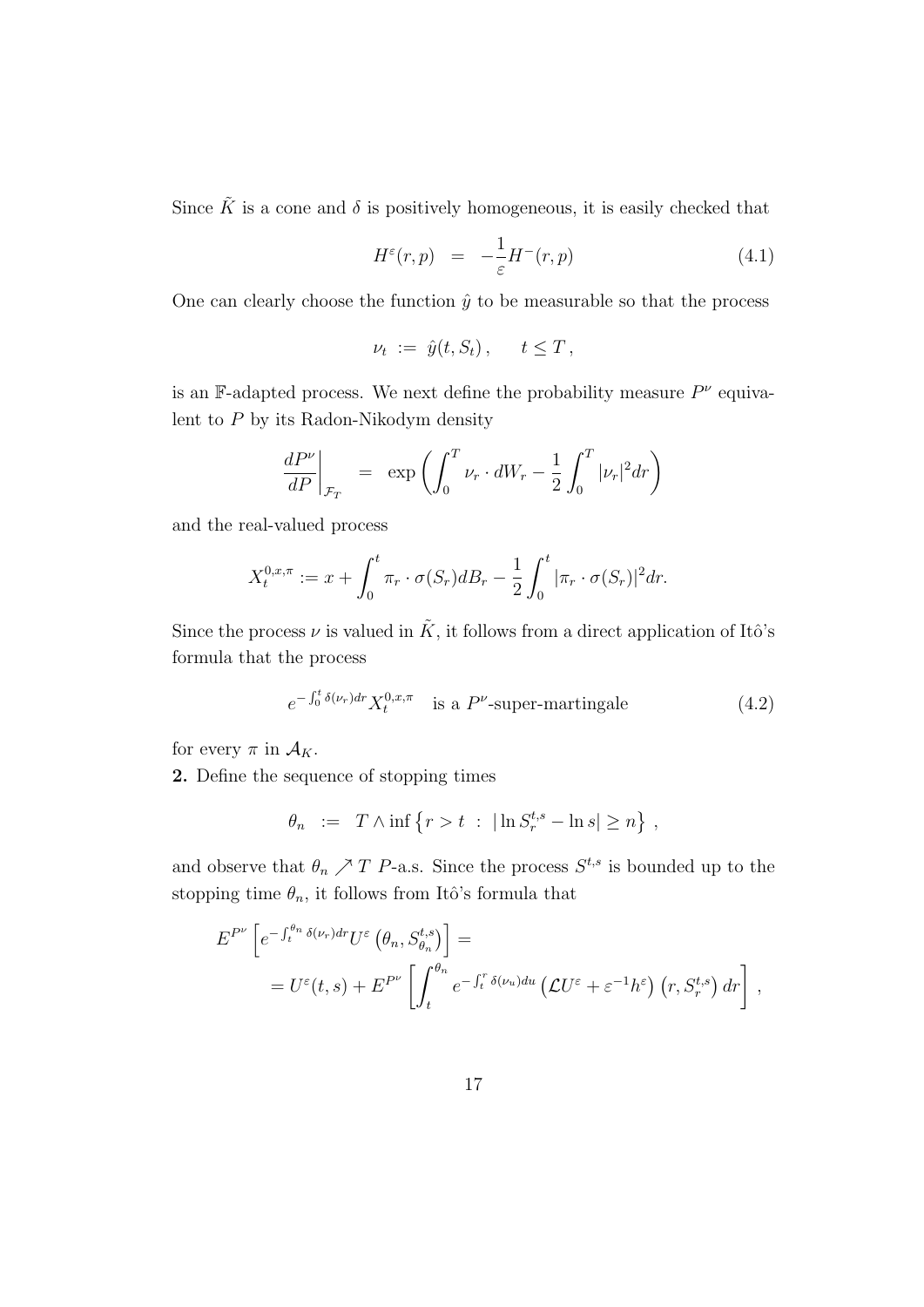<span id="page-18-0"></span>where  $h^{\varepsilon}(t, s) := H^{\varepsilon}(U^{\varepsilon}(t, s), \text{diag}[s]DU^{\varepsilon}(t, s))$ . By using ([4.1\)](#page-17-0), the PDE defining *U ε* in Theorem [3.2](#page-9-0) yields

$$
U^{\varepsilon}(t,s) = E^{P^{\nu}} \left[ e^{-\int_{t}^{\theta_{n}} \delta(\nu_{r}) dr} U^{\varepsilon} \left( \theta_{n}, S^{t,s}_{\theta_{n}} \right) \right]
$$
  
\n
$$
= \lim_{n \to \infty} E^{P^{\nu}} \left[ e^{-\int_{t}^{\theta_{n}} \delta(\nu_{r}) dr} U^{\varepsilon} \left( \theta_{n}, S^{t,s}_{\theta_{n}} \right) \right]
$$
  
\n
$$
= E^{P^{\nu}} \left[ e^{-\int_{t}^{T} \delta(\nu_{r}) dr} U^{\varepsilon} \left( T, S^{t,s}_{T} \right) \right]. \tag{4.3}
$$

Indeed, recalling that  $U^{\varepsilon}$  satisfies the growth condition [\(3.6](#page-10-0)), i.e.,

$$
0 \leq U^{\varepsilon} \left( \theta_n, S_{\theta_n}^{t,s} \right) \leq C \left( 1 + \sup_{t \leq r \leq T} S_r^{t,s} \right) \in L^1
$$

by means of classical estimates for stochastic differential equations (e.g., see Karatzas and Shreve [[6\]](#page-28-0)) the last equality (4.3) follows from the Lebesgue dominated convergence theorem.

**3.** We are now able for the proof of the inequality  $U^{\varepsilon} \leq V$  on  $[0, T) \times (0, \infty)^{d}$ by contradiction. Indeed, assume to the contrary that  $U^{\varepsilon}(t, s) - \eta > V(t, s)$ for some  $\varepsilon, \eta > 0$  and  $(t, s) \in [0, T) \times (0, \infty)^d$ , and let us work towards a contradiction. By definition of the super-replication problem ([2.8\)](#page-6-0), there exists an admissible portfolio  $\pi \in A_K$  such that

$$
X^{t, U^{\varepsilon}(t, s)-\eta, \pi}_T \geq g(S_T) = U^{\varepsilon}(T, S_T).
$$

This inequality together with [\(4.2](#page-17-0)) and (4.3) imply

$$
U^{\varepsilon}(t,s) - \eta \geq E^{P^{\nu}} \left[ e^{-\int_t^T \delta(\nu_r) dr} U^{\varepsilon}(T,S_T) \right] = U^{\varepsilon}(t,s) ,
$$

which is the required contradiction.

### **4.2** Asymptotic result for the family  $(U_{\varepsilon})_{\varepsilon}$

We now derive the viscosity super-solution property of the function *U* which was defined from  $U^{\varepsilon}$  by sending  $\varepsilon$  to zero. This will be obtained by sending *ε* to zero in the PDE [\(3.4](#page-9-0)) satisfied by  $U^{\varepsilon}$ .

 $\Box$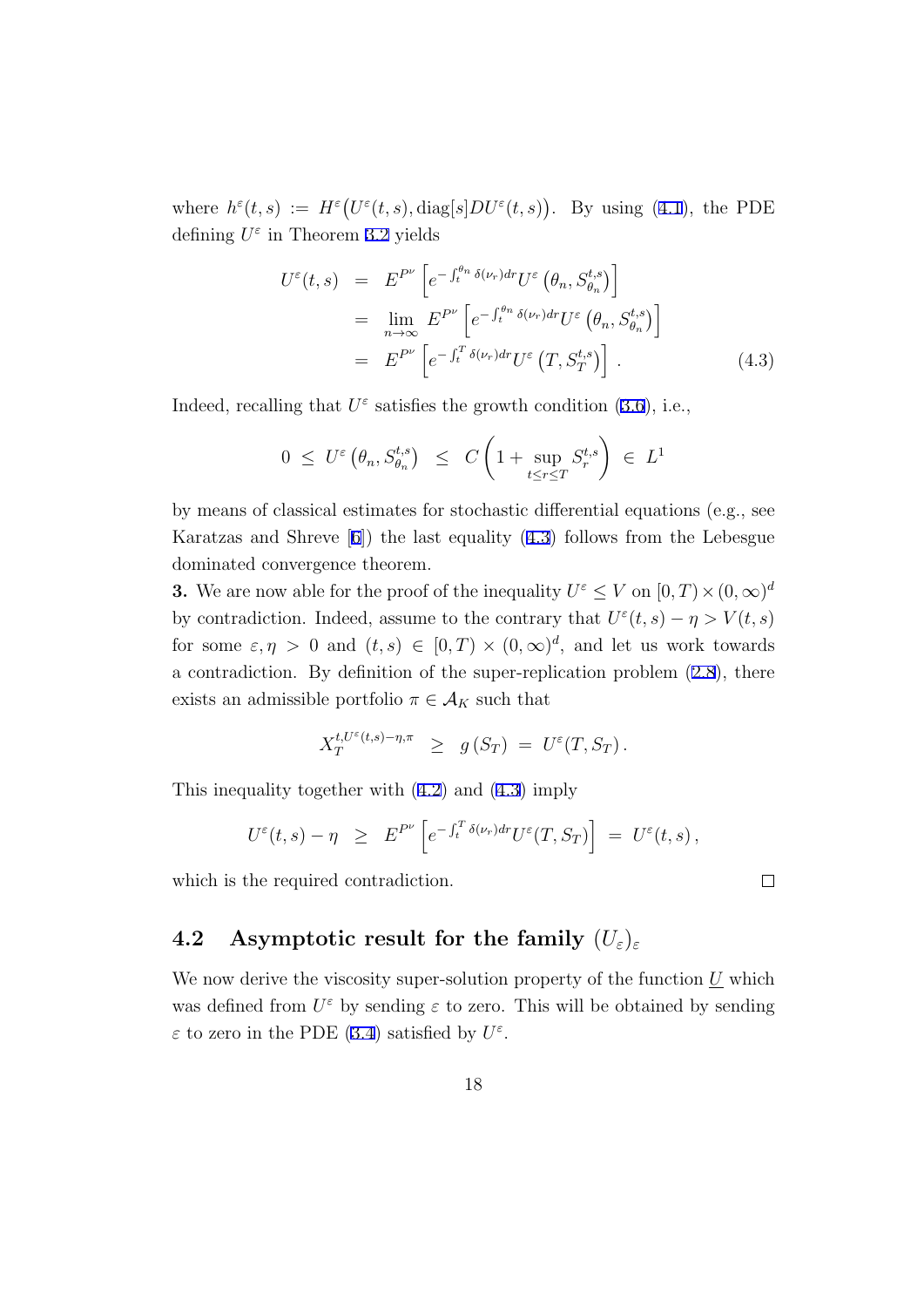<span id="page-19-0"></span>**Corollary 4.3.** *The function*  $\underline{U}$  *is a viscosity supersolution of the PDE* ([3.2\)](#page-8-0) *satisfying*  $\underline{U}(T, s) \geq \hat{g}(s)$ *.* 

*Proof.* Let  $(t_0, s_0) \in [0, T) \times (0, \infty)^d$  and  $\varphi \in C^2([0, T) \times (0, \infty)^d, \mathbb{R})$  be such that

$$
0 = (\underline{U} - \varphi)(t_0, s_0) = (\text{strict}) \min(\underline{U} - \varphi).
$$

We have to prove that

$$
-\mathcal{L}\varphi(t_0,s_0) \geq 0 \text{ and } H(\varphi,\text{diag}[s]D\varphi)(t_0,s_0) \geq 0. \quad (4.4)
$$

**1.** Let *B* be some open ball containing  $(t_0, s_0)$ . By definition of  $\underline{U}$ , there is a sequence  $(\varepsilon_n, t_n, s_n)_{n \geq 1}$  such that

$$
(\varepsilon_n, t_n, s_n) \longrightarrow (0, t_0, s_0)
$$
 and  $U^{\varepsilon_n}(t_n, s_n) \longrightarrow \underline{U}(t_0, s_0)$ .

Let  $(\bar{t}_n, \bar{s}_n)$  be such that

$$
(U^{\varepsilon_n}-\varphi)\left(\bar{t}_n,\bar{s}_n\right) = \min_{\bar{B}}\left(U^{\varepsilon_n}-\varphi\right),
$$

where  $\bar{B}$  denotes the closure of *B*. In the following Step 2, we shall verify that the claim

$$
(\bar{t}_n, \bar{s}_n) \longrightarrow (t_0, s_0) \tag{4.5}
$$

holds. Then, for sufficiently large *n*,  $(\bar{t}_n, \bar{s}_n)$  is an interior minimizer of the difference  $(U^{\varepsilon_n} - \varphi)$ , and it follows from Theorem [3.2](#page-9-0) that

$$
-\mathcal{L}\varphi(\bar{t}_n,\bar{s}_n)+\frac{1}{\varepsilon_n}\left[\delta(y)\varphi(\bar{t}_n,\bar{s}_n)-y\cdot{\rm diag}[\bar{s}_n]D\varphi(\bar{t}_n,\bar{s}_n)\right]
$$

for every *y* in  $\tilde{K}$  with  $|y| \leq 1$ . Hence, as *n* goes to infinity we deduce  $H(\varphi(t_0, s_0), \text{diag}[s_0]D\varphi(t_0, s_0)) \geq 0$ . The remaining inequality of (4.4) is obtained by setting *y* to zero and sending *n* to infinity.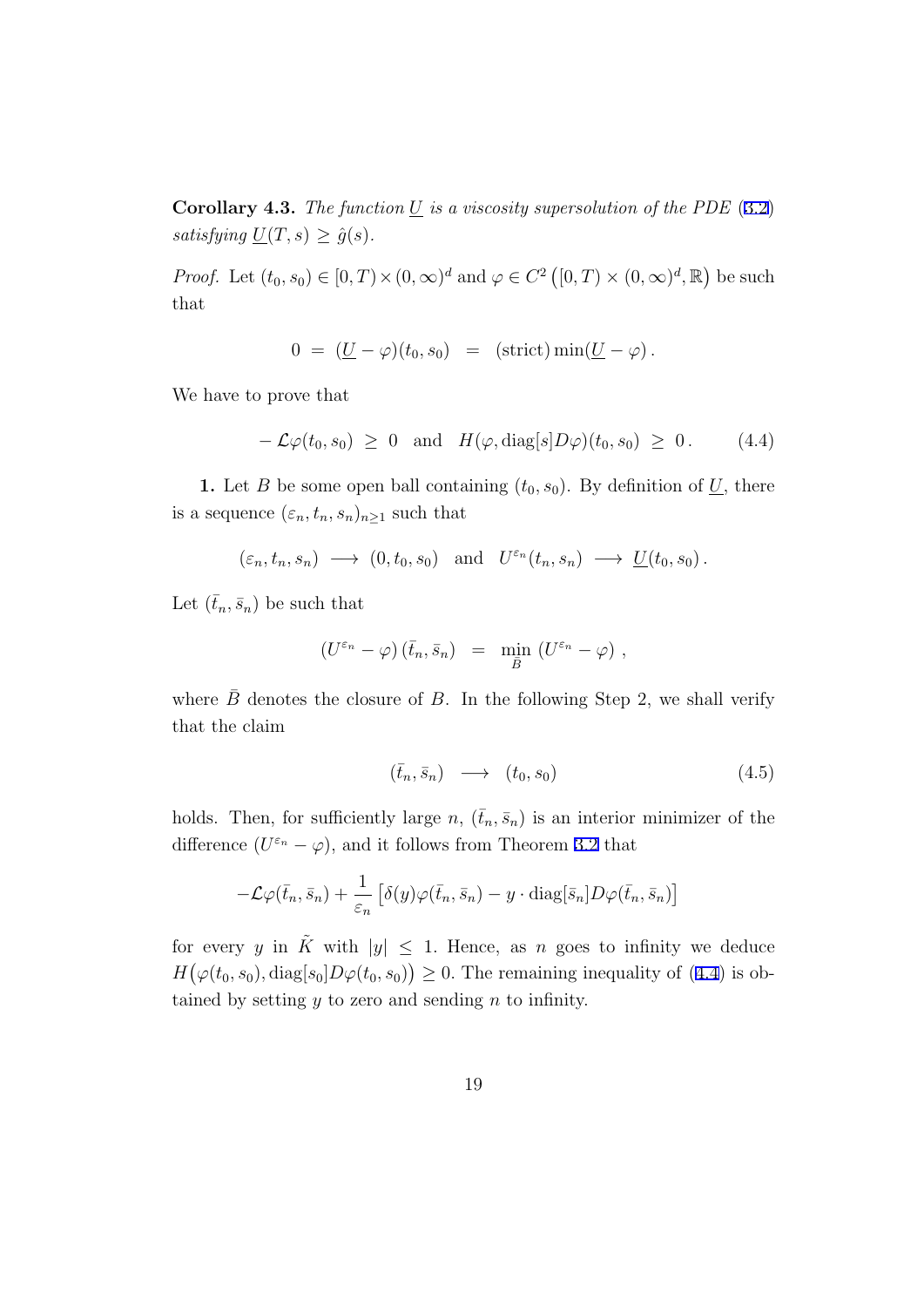<span id="page-20-0"></span>**2.** It remains to prove ([4.5\)](#page-19-0). Since  $(\bar{t}_n, \bar{s}_n) \in B$ , the sequence  $\{(\bar{t}_n, \bar{s}_n) : n \geq \}$ converges to some  $(\bar{t},\bar{s})$  in  $\bar{B}$ , after possibly passing to a subsequence. We then compute that

$$
0 = \lim_{n \to \infty} (U^{\varepsilon_n} - \varphi)(t_n, s_n) \ge \liminf_{n \to \infty} (U^{\varepsilon_n} - \varphi)(\bar{t}_n, \bar{s}_n) \ge
$$
  
 
$$
\ge \liminf_{(\varepsilon, t', s') \to (0, \bar{t}, \bar{s})} U^{\varepsilon}(t', s') - \varphi(\bar{t}, \bar{s}) = (\underline{U} - \varphi)(\bar{t}, \bar{s}).
$$

Since  $(t_0, s_0)$  is a strict minimizer of the difference  $(\underline{U} - \varphi)$ , this proves that  $(\bar{t},\bar{s}) = (t_0,s_0).$ 

**3.** Following the lines of the proof of Lemma 5.2 in Soner and Touzi [[8\]](#page-28-0), we see that  $H(V(T, s), diag[s]D(V(T, s)) \geq 0$  in the viscosity sense. This technical part is nothing but a passage to the limit as  $t \nearrow T$  in the equation  $H(\underline{V}(t,s), \text{diag}[s]D\underline{V}(t,s)) \geq 0.$ 

We then argue as in Step 1.2 of the proof Theorem [3.9](#page-13-0) to see that  $\underline{U}(T,\cdot) \geq \underline{U}(T,\cdot)$ . On the other hand, it follows from the definition of the  $U^{\varepsilon}$ , the continuity of *g*, together with Fatou's lemma, that  $\underline{U}(T, \cdot) \geq g$ . Thus  $\underline{U}(T,\cdot) \geq \hat{g}.$  $\Box$ 

## **5 The viscosity sub-solution property**

We first recall from [\[8](#page-28-0)] that the value function *V* satisfies the following geometric dynamic programming principle : for all stopping time *τ* with values in  $[t, T]$ ,

 $V(t, s) = \inf \{ w : W^{t,w,\pi}_\tau \ge V(\tau, S^{t,s}_\tau) \text{ for some } \pi \in \mathcal{A}_K \}.$ 

In this section, we shall make use of this result in order to prove that the value function of the problem ([2.8\)](#page-6-0) is a (discontinuous) viscosity sub-solution of ([3.2\)](#page-8-0).

Notice that the geometric dynamic programming principle is also suitable for proving the super-solution property of the value function. However, due to the unbounded nature of the control  $\pi$ , this derivation leads to heavy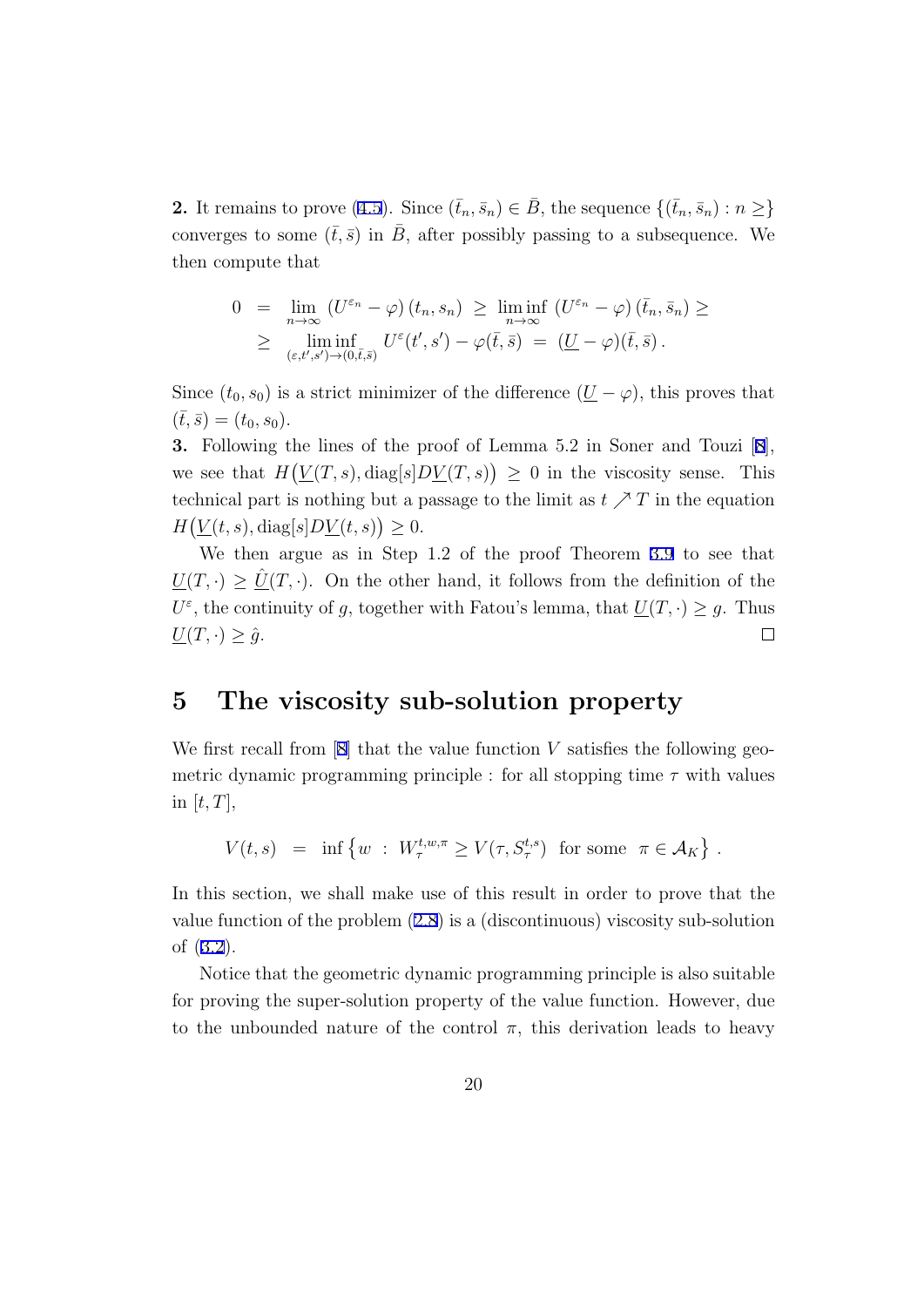technicalities, see e.g. [\[9\]](#page-29-0). In this paper, the super-solution property was derived in Section [4.2](#page-18-0) by an alternative argument which produces, as a byproduct, a smooth approximating sequence for the value function *V* .

Since we have no knowledge of the regularity of the value function  $V$ , we introduce the upper semi-continuous envelope of *V,*

$$
V^*(t,s) \ := \ \limsup_{(t',s') \to (t,s)} \ V(t',s') \ .
$$

**Proposition 5.1.** *Assume that V is locally bounded. Then V ∗ is a viscosity subsolution of*  $(3.2)$  $(3.2)$  *satisfying*  $V^*(T, \cdot) \leq \hat{g}$ .

*Proof.* **1.**- We first show that  $V^*$  is a viscosity subsolution of  $(3.2)$  $(3.2)$ . In order to simplify the presentation, we shall pass to the log-variables. Set  $x := \ln w$ ,  $X^{t,x,\pi} := \ln W^{t,w,\pi}$ , and  $v := \ln V$ . By Itô's formula, the controlled process  $X^{t,x,\pi}$  is given by

$$
X_u^{t,x,\pi} = x + \int_t^u \pi_r \cdot \sigma(S_r) dB_r - \frac{1}{2} \int_t^u |\sigma(S_r)'\pi_r|^2 dr.
$$

With this change of variable, Proposition 5.1 states that *v ∗* satisfies on [0*, T*)*×*  $(0, \infty)^d$  the equation

$$
\min\Big\{-\hat{\mathcal{L}}v^*(t,s)\;,\;\hat{H}(\mathrm{diag}[s]Dv^*_s(t,s))\Big\}\;\;\leq\;\;0
$$

in the viscosity sense, where

$$
\hat{\mathcal{L}}v^*(t,s) := v_t^*(t,s) +
$$
  
+  $\frac{1}{2}$ Tr  $\left[ \text{diag}[s] \sigma(s) \sigma(s)' \text{diag}[s] \left( D^2 v^* + D v^*(D v^*)' \right) (t,s) \right],$ 

and

$$
\hat{H}(p) \; := \; H(1,p) \, .
$$

We argue by contradiction. Let  $(t_0, s_0) \in [0, T) \times (0, \infty)^d$  and  $\varphi \in C^2([0, T) \times$  $(0, \infty)^d$  be such that

$$
0 = (v^* - \varphi)(t_0, s_0) = (\text{strict}) \ \max(w^* - \varphi) ,
$$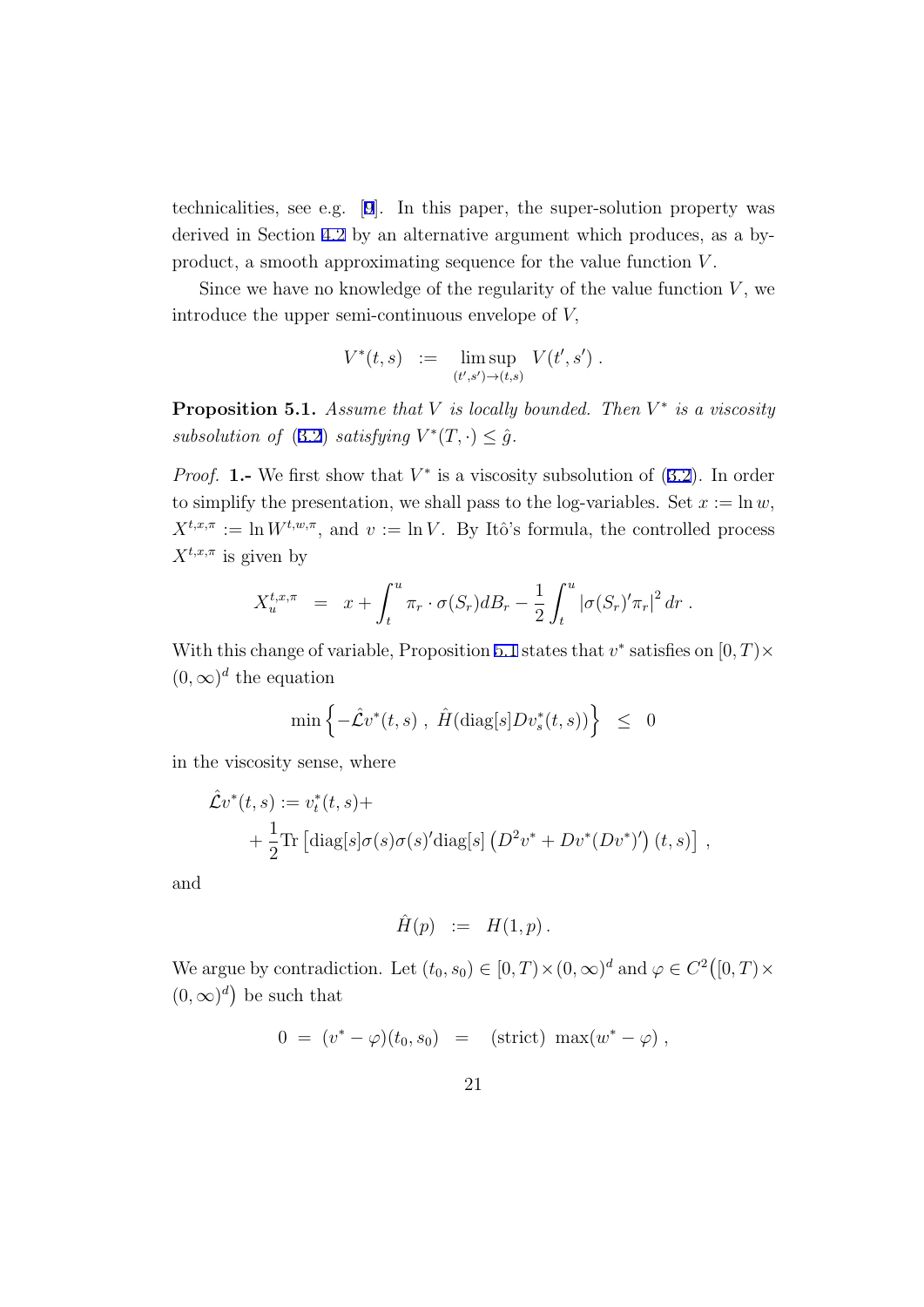and suppose that

$$
-\hat{\mathcal{L}}\varphi(t_0,s_0) > 0
$$
 and  $\hat{H}(\text{diag}[s_0]D\varphi(t_0,s_0)) > 0$ .

Since  $K$  has non-empty interior by  $(2.5)$  $(2.5)$ , the last condition is equivalent to

$$
\mathrm{diag}[s_0]D\varphi(t_0,s_0) \in \mathrm{int}(K) .
$$

Set  $\hat{p}(t, s) := \text{diag}[s]D\varphi(t, s)$ . Let  $0 < \alpha < T - t_0$  be an arbitrary scalar and define the neighborhood of  $(t_0, s_0)$ 

$$
\mathcal{N} := \{ (t,s) \in B_{\alpha}(t_0, s_0) : \hat{p}(t,s) \in K \text{ and } -\mathcal{L}^y \varphi(t,s) \ge 0 \},
$$

where

$$
B_{\alpha}(t_0, s_0) = \left\{ (t, s) : |t - t_0| + \sum_{1 \leq i \leq d} \left| \ln \left( s^i / s_0^i \right) \right| < \alpha \right\}.
$$

Since  $(t_0, s_0)$  is a strict maximizer of  $(v^* - \varphi)$ , we can define

$$
-3\beta\ \ :=\ \ \max_{\partial\mathcal{N}}(v^*-\varphi)\ <\ 0\ .
$$

Let  $(t_1, s_1)$  be some element in  $N$  such that

$$
x_1 := v(t_1,s_1) \geq v^*(t_0,s_0) - \beta = \varphi(t_0,s_0) - \beta,
$$

and consider the controlled process

$$
X^{t_1,x_1-\beta,\hat{\pi}} = \ln W^{t_1,w_1e^{-\beta},\hat{\pi}} \text{ with control } \hat{\pi}_t := \hat{p}(t,S_t^{t_1,s_1}) .
$$

This defines a wealth process  $W^{t_1,w_1e^{-\beta},\hat{\pi}}$  at least up to the stopping time  $\hat{\theta}$ given by

$$
\hat{\theta} := \inf \{ r > t_0 : (r, S_r^{t_1, s_1}) \notin \mathcal{N} \} .
$$

Now, it follows from the inequality  $v \leq v^* \leq \varphi - 3\beta$  on  $\partial \mathcal{N}$  that

$$
X_{\hat{\theta}}^{t_1, x_1 - \beta, \hat{\pi}} - v(\hat{\theta}, S_{\hat{\theta}}^{t_1, s_1}) \ge 2\beta + v(t_1, s_1) - \varphi(\hat{\theta}, S_{\hat{\theta}}^{t_1, s_1}) \ge \ge \beta + \varphi(t_1, s_1) - \varphi(\hat{\theta}, S_{\hat{\theta}}^{t_1, s_1}).
$$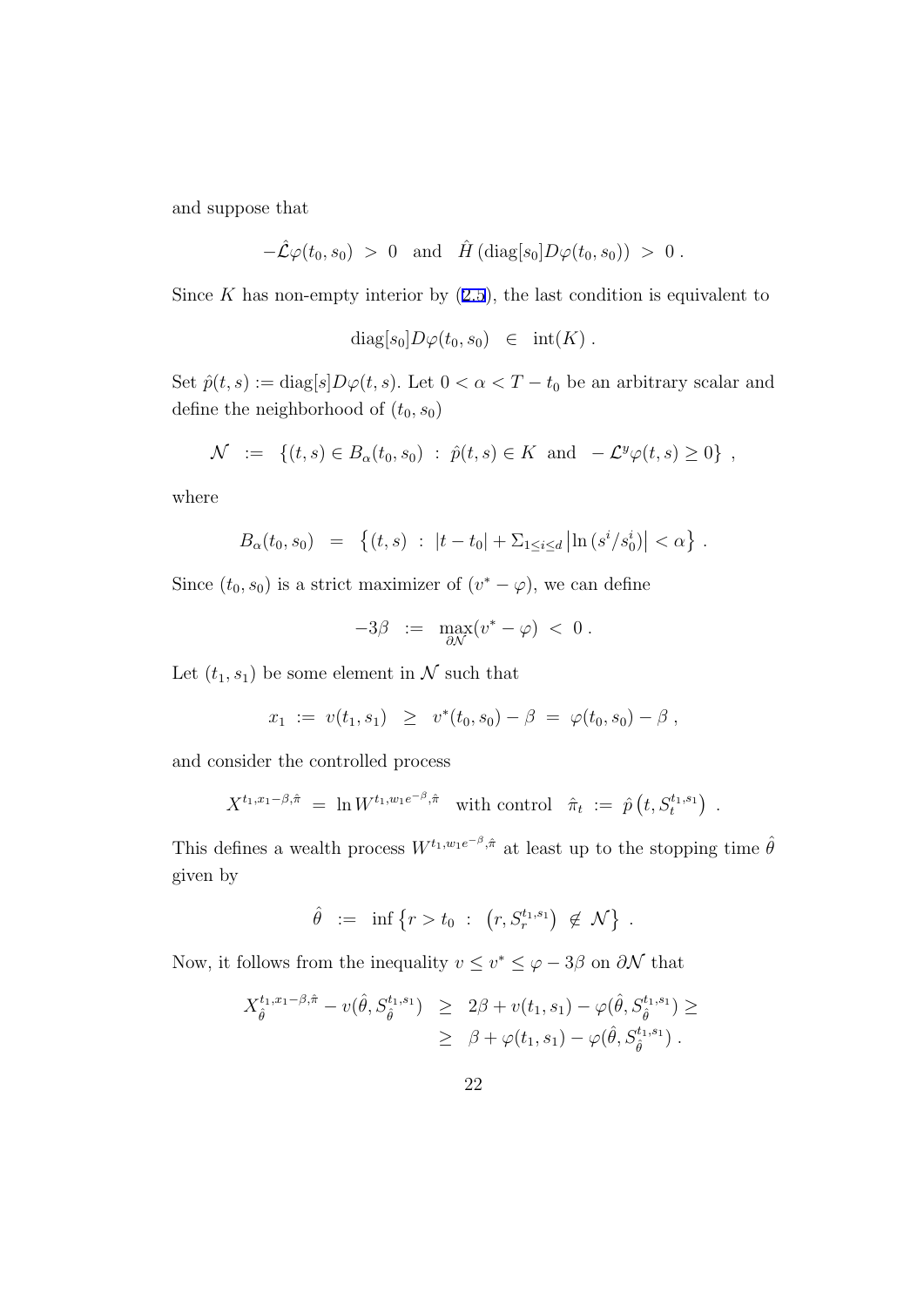<span id="page-23-0"></span>Applying Itô's formula to the smooth function  $\varphi$ , we get

$$
X_{\hat{\theta}}^{t_1, x_1 - \beta, \hat{\pi}} - v(\hat{\theta}, S_{\hat{\theta}}^{t_1, s_1}) \geq \beta + \int_{t_1}^{\hat{\theta}} \hat{\mathcal{L}} \varphi(t, S_r^{t_1, s_1}) dr \geq \beta > 0 \quad P\text{-a.s.}
$$

where the diffusion term vanishes by definition of  $\hat{\pi}$ . This proves the inequality

$$
W^{t_1, w_1e^{-\beta}, \hat{\pi}}_{\hat{\theta}} > V(\hat{\theta}, S^{t_1, s_1}_{\hat{\theta}}),
$$

which is in contradiction with the geometric dynamic programming principle stated in the beginning of this section.

**2.-** Following the lines of the proof of Lemma 5.3. in Soner and Touzi [[8\]](#page-28-0), we can pass to the limit as  $t \nearrow T$  in the subsolution property of the value function, and we deduce from the result of the previous step that

$$
\min \left\{ V^*(T,s) - g(s) \, , \, H(\bar{V}^*(T,s), \text{diag}[s]DV^*(T,s)) \right\} \leq 0 \quad (5.1)
$$

in the viscosity sense. Clearly,  $\hat{g} \geq g$ . It is also easily checked from the definition of  $\hat{g}$  that  $H(\hat{g}(s), \text{diag}[s]D\hat{g}(s)) \geq 0$  in the viscosity sense. Hence  $\hat{g}$  is a viscosity super-solution of the equation appearing on the left hand-side of (5.1). By the comparison result reported in Theorem 4.3 of Barles [[1\]](#page-28-0), we conclude that  $\hat{g} \geq V^*(T, \cdot)$  (this is the only place where we need g to be Lipschitz), completing the proof of the proposition.  $\Box$ 

## **6 Comparison result**

The last ingredient which has been used in the proof of Corollary [3.7](#page-12-0) is the comparison result of Theorem [3.6](#page-11-0). The assumption that  $\gamma$  belongs to  $\text{int}(K)$ , for the given bound  $b(s) := C(1+s^{\gamma})$ , is a key condition in the quoted results. Thus, there exists a vector

$$
\overline{\gamma} \in \text{int}(K) \quad \text{such that} \quad \overline{\gamma} - \gamma \in \text{int}\left(\mathbb{R}^d_+\right) . \tag{6.1}
$$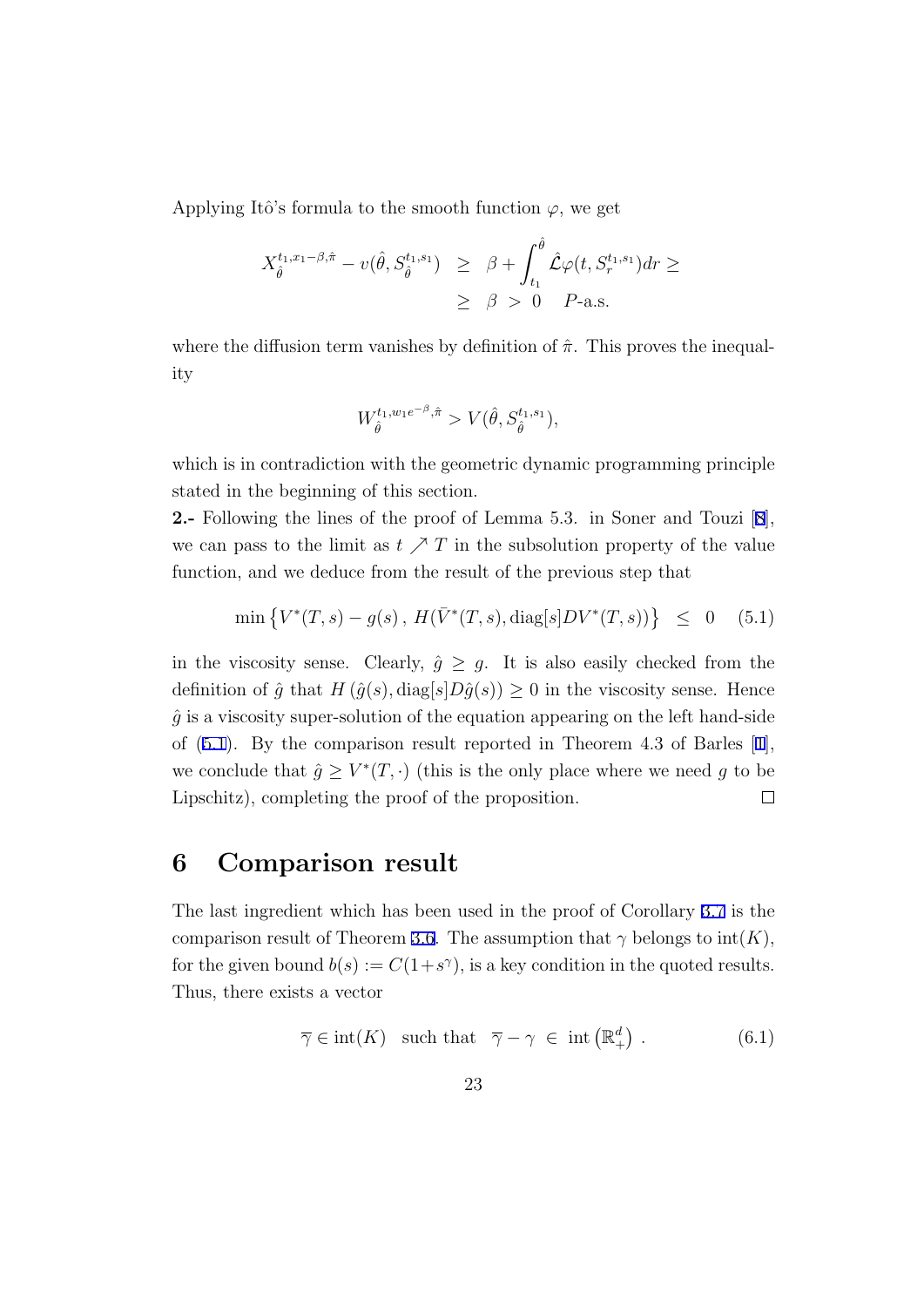<span id="page-24-0"></span>We next consider the following function whose definition depends on whether or not Condition  $(\mathbf{H}_{\mathbf{K}})$  is in force

$$
\beta(t,s) := C e^{\tau(T-t)} \left( 1 + s^{\overline{\gamma}} \right) , \qquad (6.2)
$$

$$
\beta(t,s) \quad := \quad C e^{\tau(t-T)} \left( 1 + s^{\overline{\gamma}} + s^{\underline{\gamma}} \right), \tag{6.3}
$$

for some  $\gamma$  in  $\text{int}(K \cap \mathbb{R}^d)$  $\binom{d}{ }$  *≠*  $\emptyset$  under (**H<sub>K</sub>**). Here, the parameter  $\tau$  is chosen so that

$$
-\mathcal{L}\beta \geq 0. \tag{6.4}
$$

We also observe that, since  $0 \in K$  and  $\overline{\gamma}, \underline{\gamma} \in \text{int}(K)$ , we have

$$
H(\beta(t,s), \text{diag}[s]D\beta(t,s)) > 0 \text{ for all } (t,s) \in [0,T] \times \mathbb{R}^d_+.
$$
 (6.5)

We are now ready to prove the comparison result.

*Proof of Theorem [3.6](#page-11-0).* Let  $\lambda > 0$  be some given parameter, and define the functions

$$
u^{\lambda}(t,s) := e^{\lambda t} u(t,s) \quad v^{\lambda}(t,s) := e^{\lambda t} v(t,s) \quad \text{and} \quad \beta^{\lambda}(t,s) := e^{\lambda t} \beta(t,s).
$$

Then, with

$$
\mathcal{L}^{\lambda} w \;\; := \;\; \mathcal{L} w - \lambda w \,,
$$

the functions  $u^{\lambda}$  and  $v^{\lambda}$  are viscosity sub-solution and super-solution of the equation

$$
\min\left\{-\mathcal{L}^{\lambda}w(t,s),\,H\left(w(t,s),\mathrm{diag}[s]Dw(t,s)\right)\right\} = 0, \quad \forall (t,s) \quad (6.6)
$$

satisfying  $u^{\lambda}(T, \cdot) \leq v^{\lambda}(T, \cdot)$  and the growth condition stated in the proposition. Also, by means  $(6.4)-(6.5)$  of the preceding discussion, one deduces that  $\beta^{\lambda}$  satisfies

$$
-\mathcal{L}^{\lambda}\beta^{\lambda} \geq 0 \text{ and } H(\beta^{\lambda}(t,s), \text{diag}[s]D\beta^{\lambda}(t,s)) > 0. \quad (6.7)
$$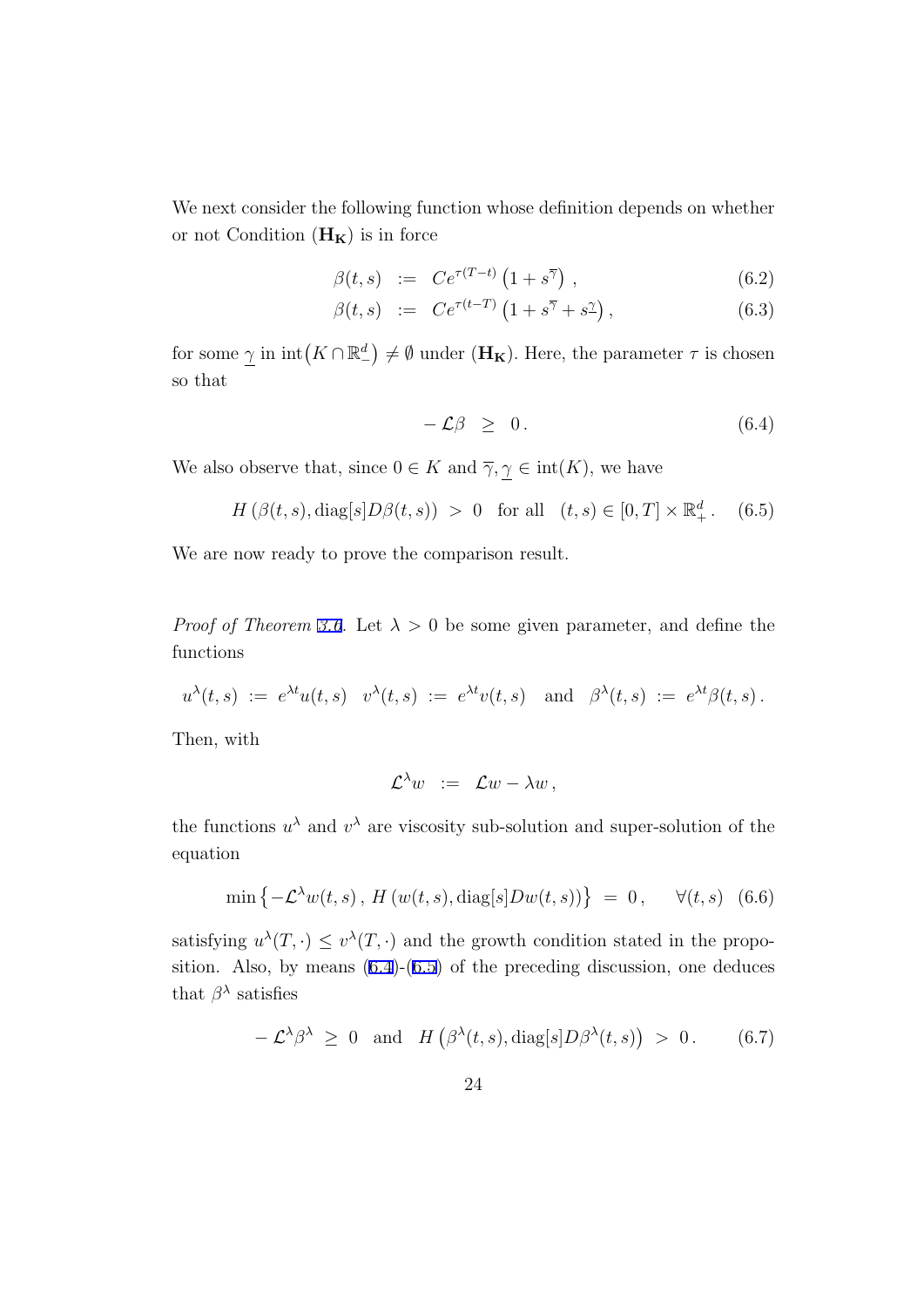<span id="page-25-0"></span>In the rest of this proof, we drop the  $\lambda$  exponent in the notation of  $u^{\lambda}$ ,  $v^{\lambda}$ *β*<sup>λ</sup>, and we simply write *u*, *v*, *β*. We shall also denote  $\mathcal{O} := [0, T) \times (0, \infty)^d$ .

Let  $\alpha > 0$  and  $\varepsilon > 0$  be two parameters and define

$$
M_{\alpha} := \sup_{\mathcal{O}\times\mathcal{O}} \phi(t, s, t', s'), \qquad (6.8)
$$

where

$$
\begin{array}{rcl} \phi(t,s,t',s') & := & u(t,s) - v(t',s') - \frac{\alpha}{2} \left( |t-t'|^2 + |s-s'|^2 \right) - \\ & -\varepsilon \left( \beta(t,s) + \beta(t',s') \right) \, . \end{array}
$$

Assume to the contrary that  $u(t_0, s_0) - v(t_0, s_0) > 0$  for some  $(t_0, s_0) \in \mathcal{O}$ , so that

$$
M_{\alpha} \ge (u - v)(t_0, s_0) - 2\varepsilon \beta(t_0, s_0) =: \eta > 0, \qquad (6.9)
$$

and let us work towards a contradiction.

**1.-** From the growth conditions assumed on *u* and *v*, together with ([6.1\)](#page-23-0),  $(6.2)$  $(6.2)$ ,  $(6.3)$  $(6.3)$ , it follows that

$$
M_{\alpha} = \phi(t_{\alpha}, s_{\alpha}, t_{\alpha}', s_{\alpha}')
$$
\n(6.10)

for some  $(t_{\alpha}, s_{\alpha}), (t'_{\alpha}, s'_{\alpha}) \in \mathcal{O}$ . We also estimate that  $M_{\alpha} \geq u(T, s_{\alpha})$  $v(T, s_\alpha) - 2\varepsilon\beta(T, s_\alpha)$ , and therefore

$$
\varepsilon \left[ \beta(t_\alpha, s_\alpha) + \beta(t_\alpha', s_\alpha') \right] \leq C \left[ 1 + u(T, s_\alpha) - v(T, s_\alpha) \right].
$$

From the bound  $(|u| + |v|)(T, s) \leq C(1 + s^{\gamma})$  and [\(6.1](#page-23-0)), this implies that the families  $(t_{\alpha}, s_{\alpha})_{\alpha}$  and  $(t'_{\alpha}, s'_{\alpha})_{\alpha}$  are located in a compact subset of  $[0, T] \times$  $[0, \infty)$  (the bounds depending on  $\varepsilon$ ). By Lemma 3.1 in Crandall et al. [\[5](#page-28-0)], we then conclude that when  $\alpha \to \infty$ 

$$
(t_{\alpha}, s_{\alpha}) \longrightarrow (\bar{t}, \bar{s}) \in \overline{\mathcal{O}} \text{ and } \alpha (|t_{\alpha} - t'_{\alpha}|^2 + |s_{\alpha} - s'_{\alpha}|^2) \longrightarrow 0 \text{ (6.11)}
$$

after possibly passing to a subsequence.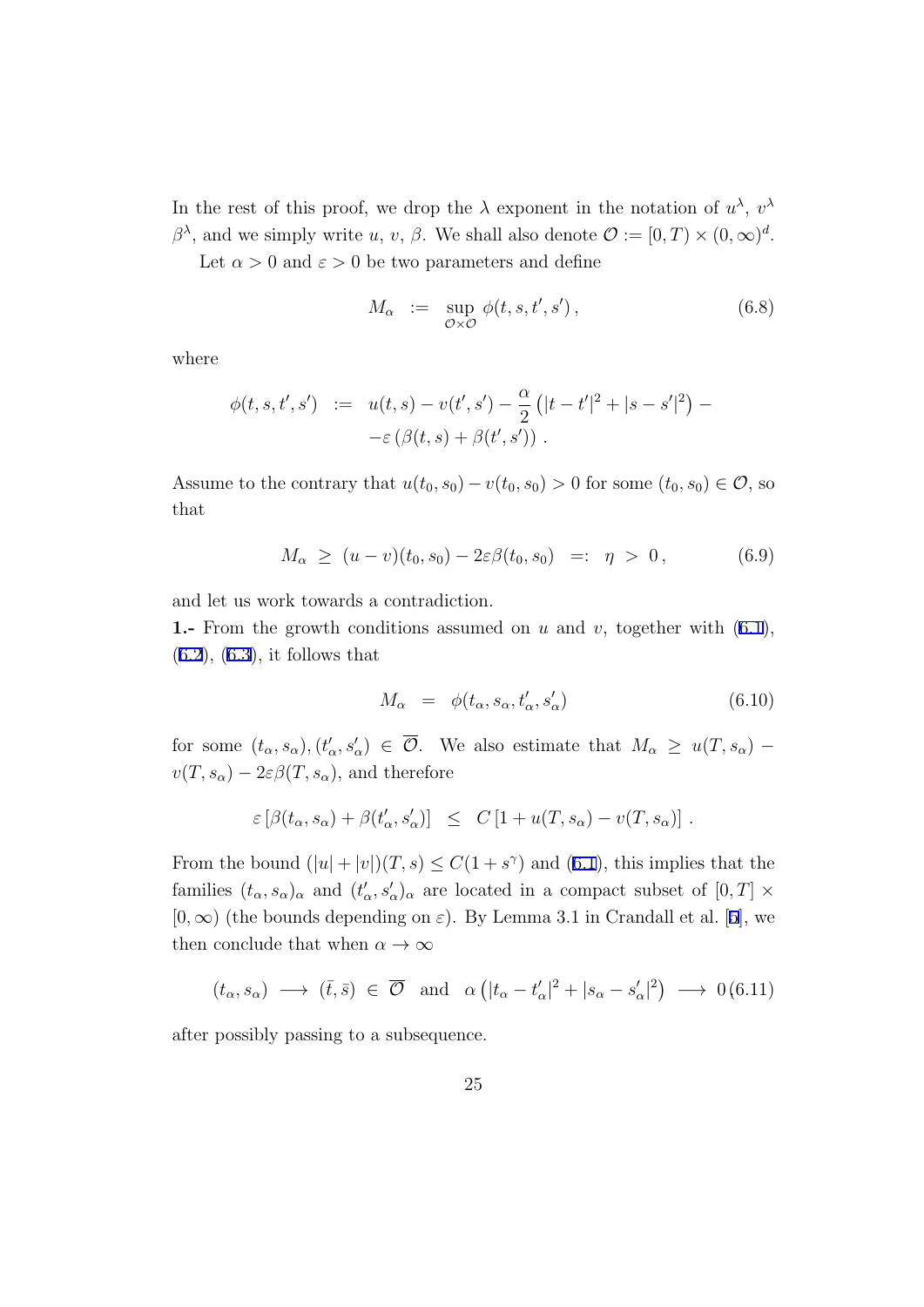<span id="page-26-0"></span>**2.** In this step, we prove that ([6.9\)](#page-25-0) implies that  $\bar{t} < T$  and  $\bar{s} \in \text{int}(\mathbb{R}^d_+)$ . 2.1. If  $\bar{t} = T$ , we directly compute that

$$
\lim_{\alpha \to \infty} M_{\alpha} = u(T, \bar{s}) - v(T, \bar{s}) - 2\varepsilon \beta(T, \bar{s}) \leq u(T, \bar{s}) - v(T, \bar{s}),
$$

so that the assumption that  $u(T,.) - v(T,.) \leq 0$  is in contradiction with ([6.9\)](#page-25-0). 2.2. When  $u \leq v$  on  $[0, T] \times \partial \mathbb{R}^d_+$ , the case  $\bar{s} \in \partial \mathbb{R}^d_+$  leads to a contradiction by the same argument as above.

2.3. Under Condition  $(\mathbf{H}_{\mathbf{K}})$ , we also have that  $\bar{s} \in \text{int}(K)$ . This follows from the extra term  $s^2$  in the definition of the function  $\beta$ .

**3.** From the previous step, we have that  $(t_{\alpha}, s_{\alpha}), (t'_{\alpha}, s'_{\alpha})$  is a local maximizer in [\(6.8](#page-25-0)). By Theorem 3.2 (and the discussion thereafter) in Crandall et al. [[5\]](#page-28-0), there exist two symmetric matrices *A* and *B* such that

$$
-3\alpha \left(\begin{array}{cc} I & 0 \\ 0 & I \end{array}\right) \le \left(\begin{array}{cc} A & 0 \\ 0 & -B \end{array}\right) \le 3\alpha \left(\begin{array}{cc} I & -I \\ -I & I \end{array}\right), \qquad (6.12)
$$

and

$$
(p_{\alpha} + \varepsilon \beta_t(t_{\alpha}, s_{\alpha}), q_{\alpha} + \varepsilon D\beta(t_{\alpha}, s_{\alpha}), A + \varepsilon D^2 \beta(t_{\alpha}, s_{\alpha})) \in \bar{J}^{2,+}u(t_{\alpha}, s_{\alpha}),(p_{\alpha} - \varepsilon \beta_t(t'_{\alpha}, s'_{\alpha}), q_{\alpha} - \varepsilon D\beta(t'_{\alpha}, s'_{\alpha}), B - \varepsilon D^2 \beta(t'_{\alpha}, s'_{\alpha})) \in \bar{J}^{2,-}v(t'_{\alpha}, s'_{\alpha}),
$$

where

$$
p_\alpha := \alpha(t - t'), \quad q_\alpha := \alpha(s - s'),
$$

and  $J^{2,+}w(z)$  and  $J^{2,-}w(z)$  denote the closed superjet and subjet of the function  $w$  at the point  $z$ , see [[5\]](#page-28-0) for the definitions. By the viscosity properties of the functions *u* and *v*, this implies that

$$
\min \left\{ -\varepsilon \mathcal{L}^0 \beta(t_\alpha, s_\alpha) + \lambda u(t_\alpha, s_\alpha) - p_\alpha - \frac{1}{2} \text{Tr} \left[ a(s_\alpha) A \right], H_\alpha \right\} \le 0, (6.13)
$$

$$
\min \left\{ \varepsilon \mathcal{L}^0 \beta(t'_\alpha, s'_\alpha) + \lambda v(t'_\alpha, s'_\alpha) - p_\alpha - \frac{1}{2} \text{Tr} \left[ a(s'_\alpha) B \right], H'_\alpha \right\} \ge 0, (6.14)
$$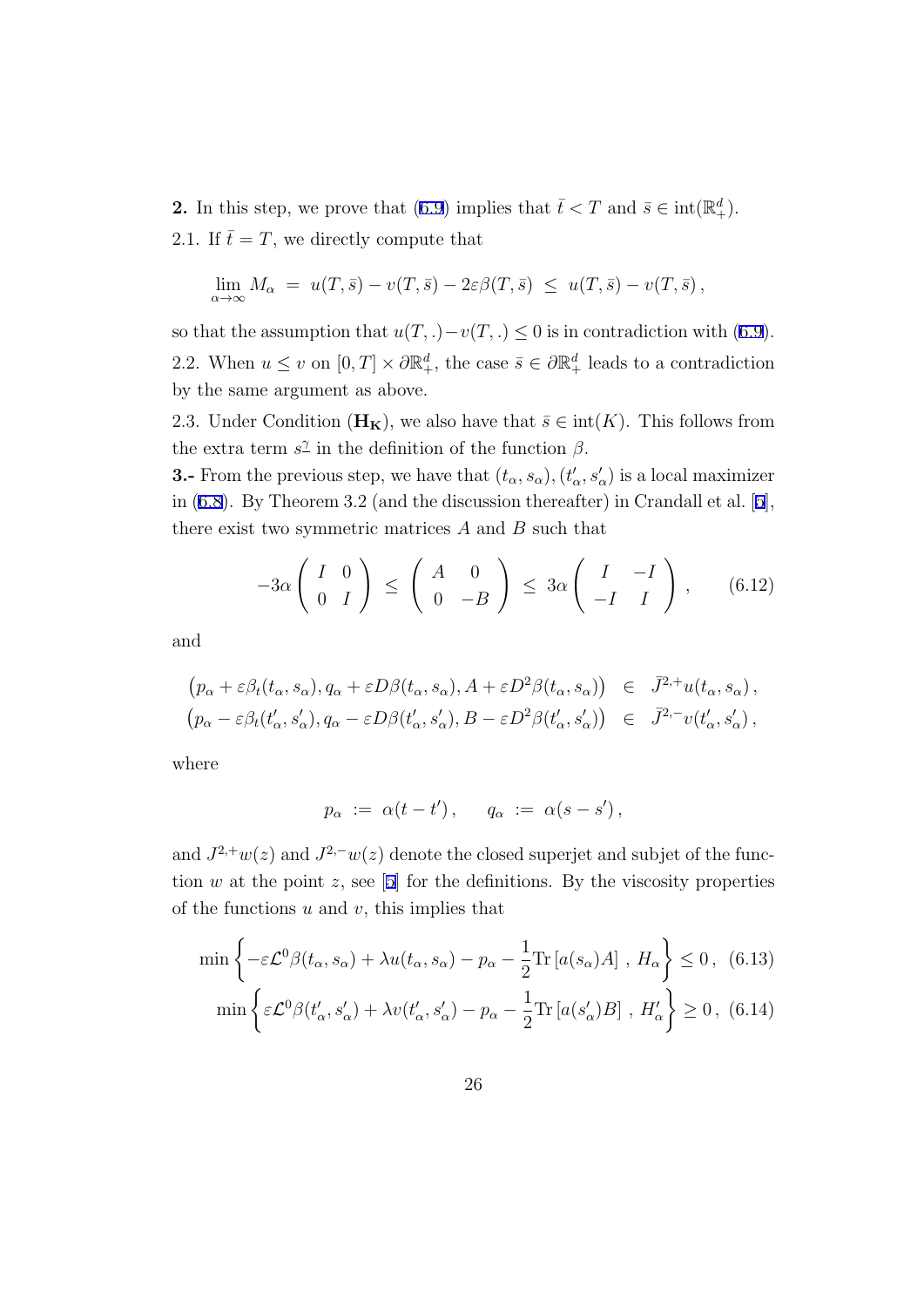where  $a(s) := \text{diag}[s] \sigma(s) \sigma(s)' \text{diag}[s],$ 

$$
H_{\alpha} := H(u(t_{\alpha}, s_{\alpha}), \text{diag}[s_{\alpha}] (q_{\alpha} + \varepsilon \beta(t_{\alpha}, s_{\alpha}))) ,
$$
  

$$
H'_{\alpha} := H(v(t'_{\alpha}, s'_{\alpha}), \text{diag}[s'_{\alpha}] (q_{\alpha} - \varepsilon \beta(t'_{\alpha}, s'_{\alpha}))) .
$$

**4.-** Since  $\{y \in \tilde{K} : |y| = 1\}$  is compact, it contains some  $y_\alpha$  such that

$$
H_{\alpha} - H'_{\alpha} = \delta(y_{\alpha})u(t_{\alpha}, s_{\alpha}) - y_{\alpha} \cdot \text{diag}[s_{\alpha}] (q_{\alpha} + \varepsilon \beta(t_{\alpha}, s_{\alpha})) - H'_{\alpha}
$$
  
\n
$$
\geq \delta(y_{\alpha}) [u(t_{\alpha}, s_{\alpha}) - u(t'_{\alpha}, s'_{\alpha})] - y_{\alpha} \cdot (\text{diag}[s_{\alpha}] - \text{diag}[s'_{\alpha}]) q_{\alpha}
$$
  
\n
$$
-\varepsilon y_{\alpha} [\text{diag}[s_{\alpha}] D \beta(t_{\alpha}, s_{\alpha}) + \text{diag}[s'_{\alpha}] D \beta(t'_{\alpha}, s'_{\alpha})]
$$
  
\n
$$
\geq \delta(y_{\alpha}) [\eta + \frac{\alpha}{2} (|t_{\alpha} - t'_{\alpha}|^{2} + |s_{\alpha} - s'_{\alpha}|^{2})] - \varepsilon y_{\alpha} (\text{diag}[s_{\alpha}] - \text{diag}[s'_{\alpha}]) q_{\alpha}
$$
  
\n
$$
+ \varepsilon [\delta(y_{\alpha}) \beta - y_{\alpha} \cdot D \beta] (t_{\alpha}, s_{\alpha}) + \varepsilon [\delta(y_{\alpha}) \beta - y_{\alpha} \cdot D \beta] (t'_{\alpha}, s'_{\alpha})
$$

We now send  $\alpha$  to infinity. By possibly passing to a subsequence, we obtain for some  $\bar{y} \in \tilde{K}$ ,  $|\bar{y}| = 1$ 

$$
\liminf_{\alpha \to \infty} H_{\alpha} - H'_{\alpha} \ge \eta \delta(\bar{y}) + 2\varepsilon \left[ \delta(\bar{y})\beta - \bar{y} \cdot D\beta \right] (\bar{t}, \bar{s}) > 0, \quad (6.15)
$$

where the last inequality follows from  $(6.7)$  $(6.7)$  together with the non-negativity of the support function  $\delta$ .

**5.**− Recall that  $-\mathcal{L}^{\lambda} \beta = \lambda \beta - \mathcal{L} \beta \ge 0$  by ([6.7\)](#page-24-0) (with the simplified notation  $β$  for  $β$ <sup> $λ$ </sup>). It then follows from [\(6.13](#page-26-0)), [\(6.14](#page-26-0)), and (6.15) that for sufficiently large *α*

$$
-\varepsilon \lambda \beta(t_\alpha, s_\alpha) + \lambda u(t_\alpha, s_\alpha) - p_\alpha - \frac{1}{2} \text{Tr} \left[ a(s_\alpha) A \right] \leq 0,
$$

and

$$
\varepsilon \lambda \beta(t'_\alpha, s'_\alpha) + \lambda v(t'_\alpha, s'_\alpha) - p_\alpha - \frac{1}{2} \text{Tr} \left[ a(s'_\alpha) B \right] \geq 0,
$$

which implies that

$$
0 \leq \varepsilon \left[ \beta(t_{\alpha}, s_{\alpha}) + \beta(t'_{\alpha}, s'_{\alpha}) \right] + v(t'_{\alpha}, s'_{\alpha}) - u(t_{\alpha}, s_{\alpha}) + \frac{1}{2} \text{Tr} \left[ a(s_{\alpha}) A - a(s'_{\alpha}) B \right]
$$
  

$$
\leq \varepsilon \left[ \beta(t_{\alpha}, s_{\alpha}) + \beta(t'_{\alpha}, s'_{\alpha}) \right] + v(t'_{\alpha}, s'_{\alpha}) - u(t_{\alpha}, s_{\alpha}) + C\alpha |s_{\alpha} - s'_{\alpha}|^2
$$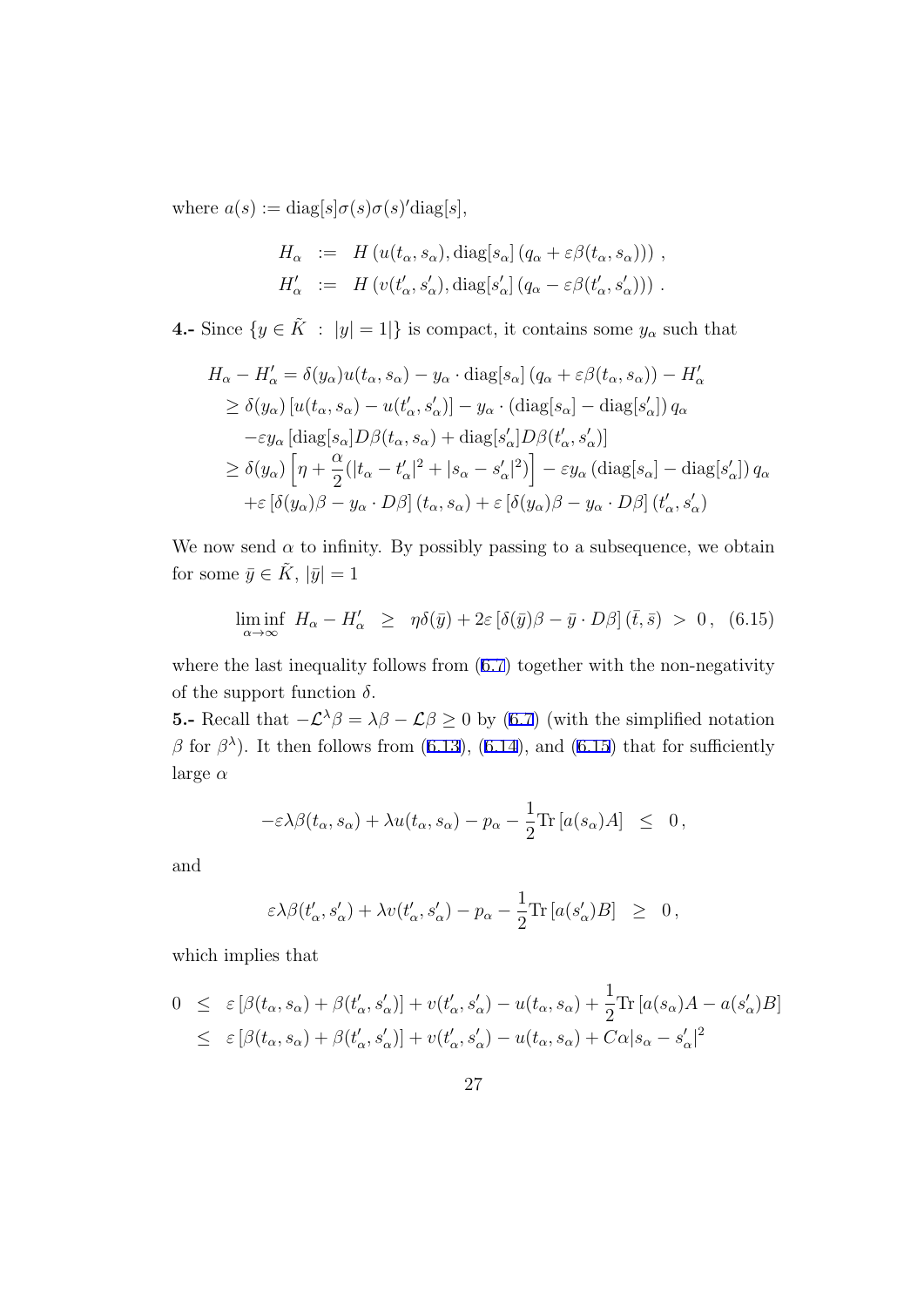<span id="page-28-0"></span>for some constant  $C$ , where the last inequality follows follows from  $(6.12)$  $(6.12)$ , see Example 3.6 in Crandall et al. [5]. By [\(6.9](#page-25-0)) and ([6.10\)](#page-25-0), this provides

$$
0 \leq -\eta - C'\alpha \left( |t_{\alpha} - t'_{\alpha}|^2 + |s_{\alpha} - s'_{\alpha}|^2 \right) .
$$

Since  $\eta > 0$  is independent of  $\alpha$ , the above inequality is in contradiction with  $\Box$  $(6.11).$  $(6.11).$ 

# **References**

- [1] Barles G. (1994). *Solutions de viscosité des équations de Hamilton-Jacobi*, Mathématiques & Applications 17, Springer-Verlag, New York.
- [2] Bensoussan A. (2004). Remarks on the Pricing of Contingent Claims under Constraints, *Transactions on Automatic Control* **49**, 433–441.
- [3] Friedman A. (1964) *Partial Differential Equations of parabolic type*, Prentice Hall, N.J.
- [4] Broadie M., Cvitanić J. and Soner H.M. (1998). Optimal replication of contingent claims under portfolio constraints, *The Review of Financial Studies* **11**, 59–79.
- [5] Crandall, M.G., Ishii, H. and Lions, P.L. (1992). User's guide to viscosity solutions of second order Partial Differential Equations, *Bull. Amer. Math. Soc.* **27**, 1–67.
- [6] Karatzas, I. and Shreve, S.E. (1991), *Brownian Motion and Stochastic Calculus*, Springer-Verlag, New York.
- [7] Karatzas I. and Shreve S.E. (1998). *Methods of Mathematical Finance*, Springer-Verlag, New York.
- [8] Soner H.M. and Touzi N. (2002). Stochastic target problems, dynamic programming, and viscosity solutions, *SIAM J.Control and Opt.* **41**, 404–424.